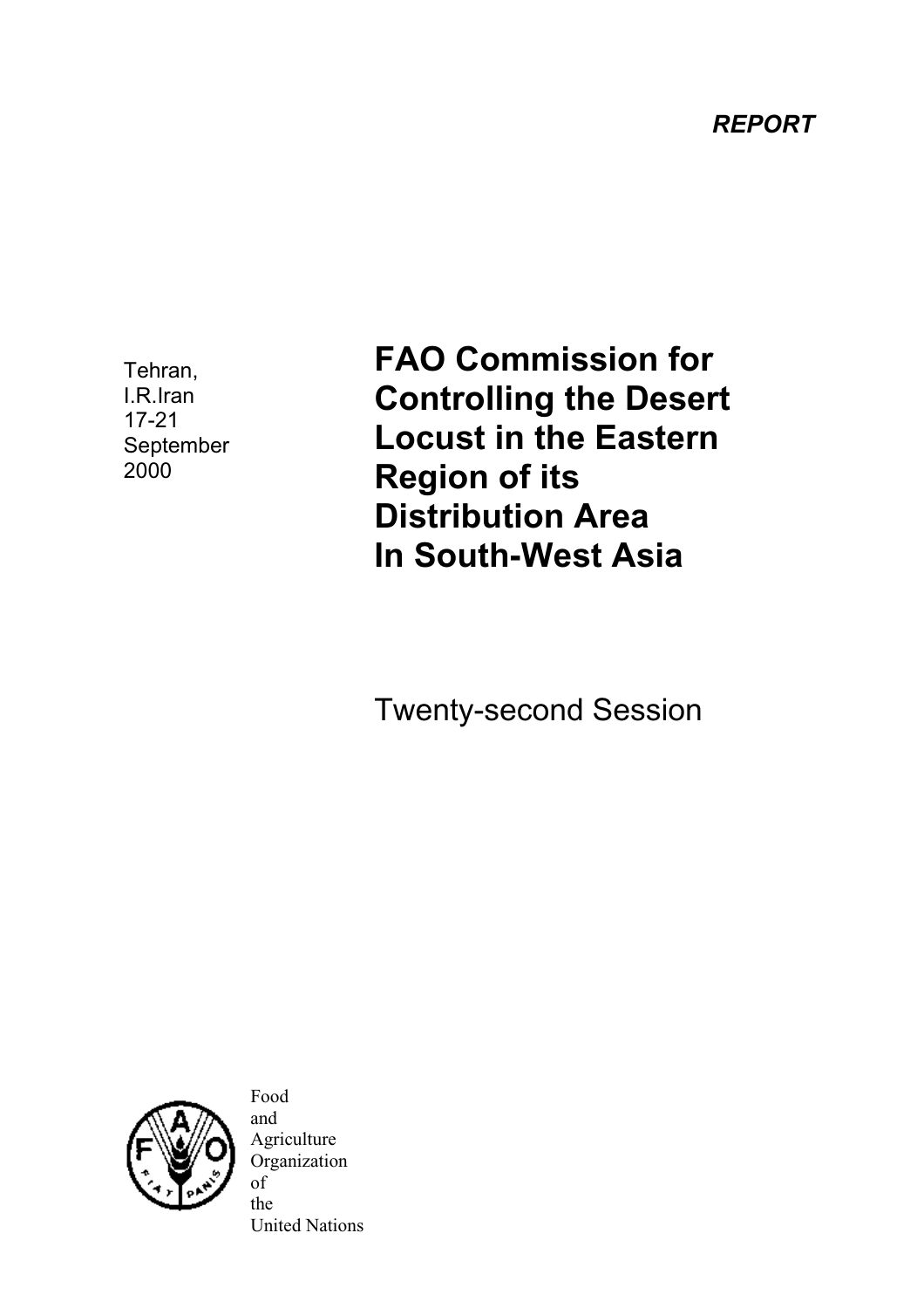Report of the Twenty-second Session of the FAO Commission for Controlling the Desert Locust in the Eastern Region of its Distribution Area in South-West Asia

Tehran, I.R. Iran, 17-21 September 2000

Food and Agriculture Organization of the United Nations

Rome, 2000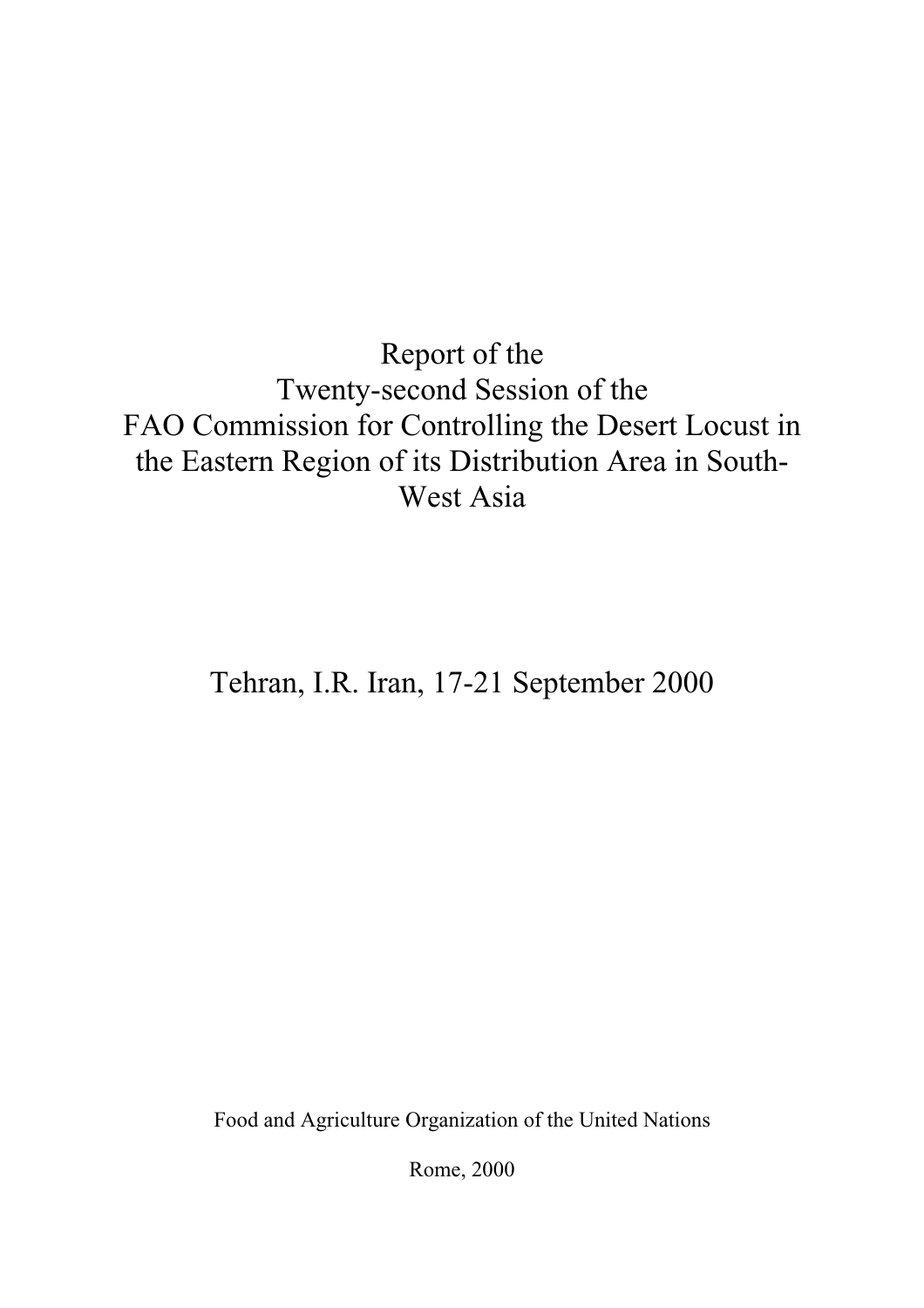# **TABLE OF CONTENTS**

| <b>DESERT LOCUST SITUATION FROM DECEMBER 1998 TO</b>                   |
|------------------------------------------------------------------------|
| SEPTEMBER 2000, OUTLOOK TO THE END OF 2000 AND                         |
|                                                                        |
| REVIEW OF RECOMMENDATIONS OF 13TH SESSION OF THE                       |
| EXECUTIVE COMMITTEE AND THE 22 <sup>ND</sup> SESSION OF THE COMMISSION |
|                                                                        |
| REPORT ON JOINT SURVEYS BETWEEN I.R. IRAN AND PAKISTAN 9               |
| IMPROVING LOCUST SURVEY, CONTROL AND TRAINING IN MEMBER                |
|                                                                        |
| UPDATING OF THE ESTABLISHMENT AGREEMENT                                |
|                                                                        |
| FINANCIAL POSITION OF THE COMMISSION, 1998 - 1999 - 2000:              |
| <b>ASSISTANCE PROVIDED TO MEMBER COUNTRIES:</b>                        |
|                                                                        |
|                                                                        |
| DATE, PLACE, AND AGENDA FOR THE NEXT SESSION  15                       |
|                                                                        |
|                                                                        |

## **ANNEXES**

- **1. Participant list**
- **2. Agenda**
- **3. Desert Locust situation and outlook**
- **4. Joint Survey Calendar of events**
- **5. Financial Position of the Commission, 1998-1999-2000: Assistance provided to Member Countries: Budget for 2001/2002**
- 6. **Proposed expenditure list**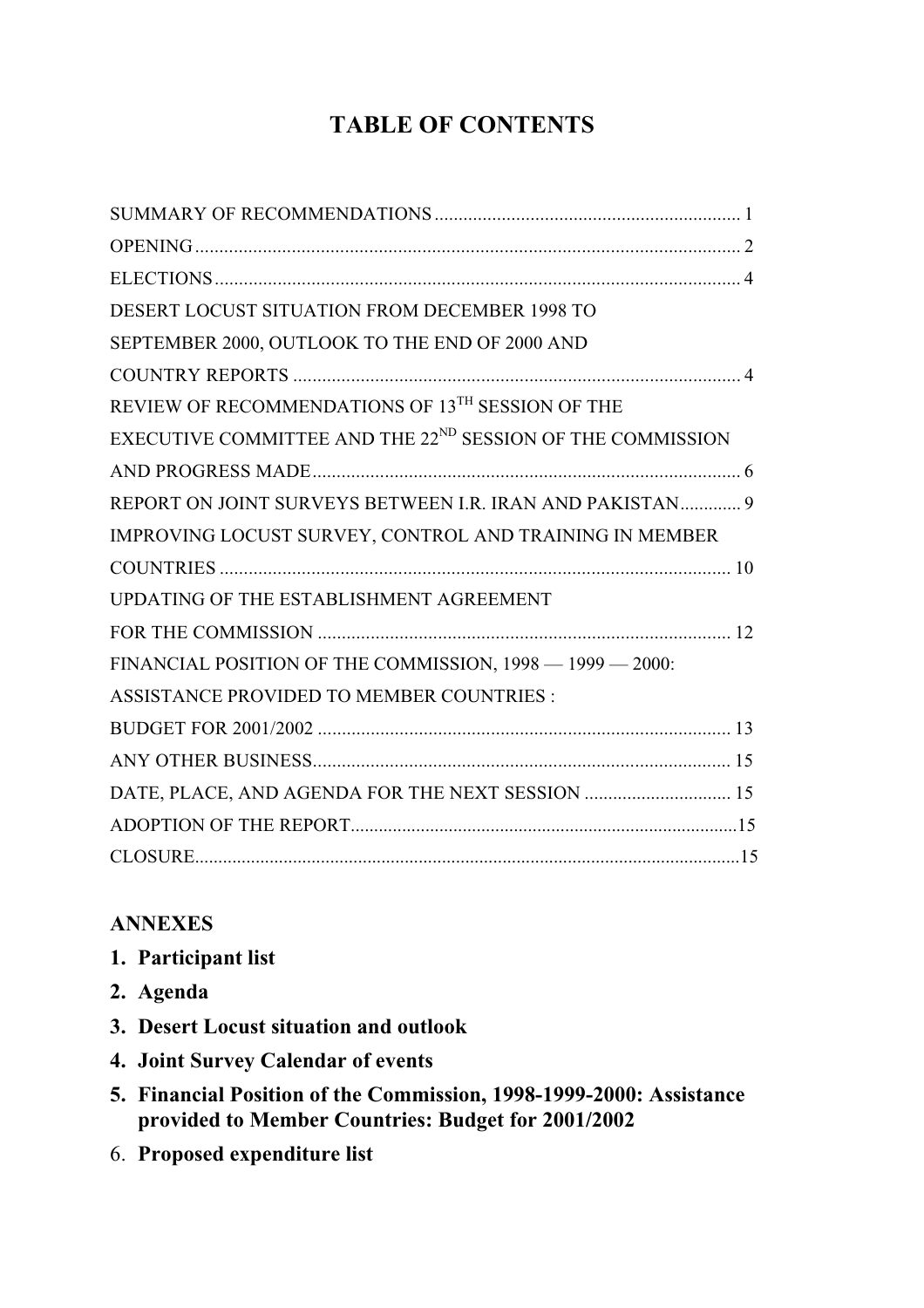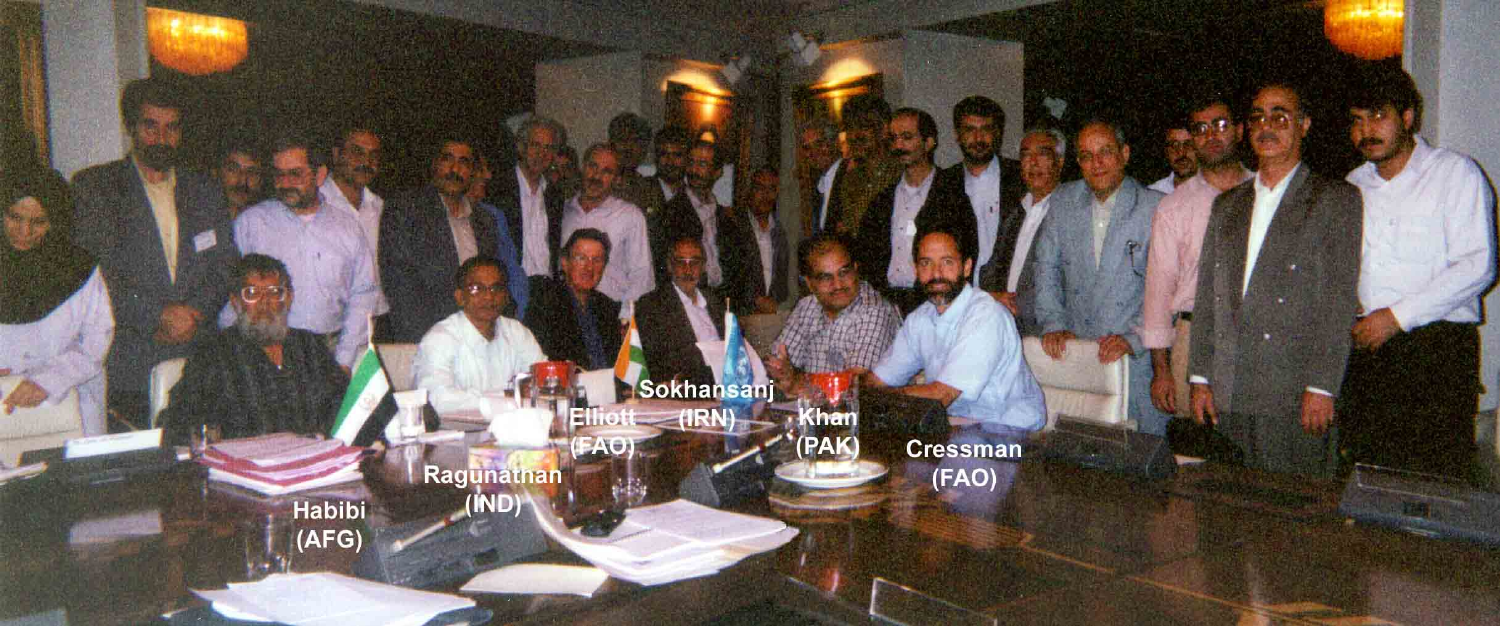### **SUMMARY OF RECOMMENDATIONS**

The Commission recommended that:

- The Secretariat brings to the attention of the special FAO project that Member Countries hold increasing quantities of obsolete stocks require disposal. Each Member Country should follow the correct protocol in requesting FAO assistance through the FAO Representative. It was further recommended that the Chairman of the Commission make direct contact with FAO in Rome concerning the provision of incinerators for the disposal of obsolete pesticides in member countries.
- The Chairman and Vice-Chairman of the Commission should ask the FAO Representative in their own countries to organize meetings with local donors to support EMPRES activities in the Eastern Region. FAO was urged to make fresh efforts to gain donor support at the international level.
- High priority be given to the immediate establishment of a reliable email system in the National Locust Units of India, I.R.Iran and Pakistan.
- One person each from India, I.R. Iran and Pakistan should attend trials with Microlight aircraft for survey, if these could be organized in Mauritania.
- If there was a Desert Locust outbreak in Afghanistan, Pakistan and I.R. Iran should assist at short notice by providing pesticides for Afghanistan from their own stock which could then be replaced by FAO through emergency funds. FAO assistance with transport costs could also be provided.
- HF radio equipment should be purchased and training be arranged by the Secretariat for the establishment a radio link between Tehran and Karachi.
- The Commission Secretariat post should be re-established due to the importance of Desert Locust in the Region and its threat to food security. The Chairman and Vice-Chairman should visit FAO HQ and raise the issue at the highest level.
- A Train-the-Trainers Workshop should be held for the Region, to be organized by the Secretariat.
- The Secretariat should check the wording of the proposed changes to the Establishment Agreement and then follow the necessary procedures for having the changes approved by the FAO Council.
- The Secretariat should check all the contributions made by Member Countries to the Commission Trust Fund and circulate a revised table as soon as possible.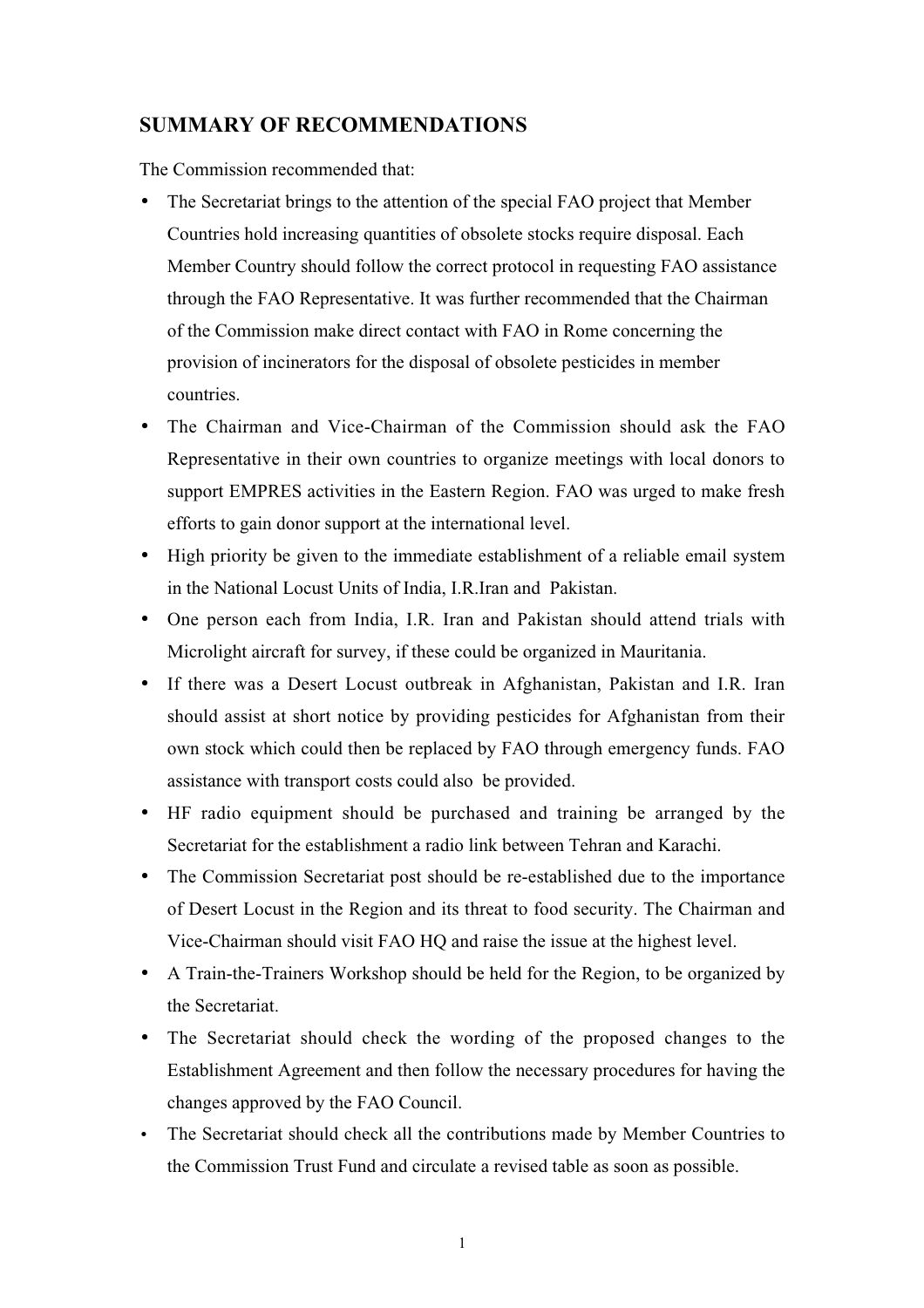#### **OPENING**

- 1. The Session was opened with the reading of some verses from the Holy Koran.
- 2. The current Chairman of the Commission, Dr. V. Ragunathan, thanked the Islamic Republic of Iran for kindly hosting the 22nd Session, and for the excellent arrangements that had been made. He briefly reviewed the progress made since the last Commission Session which had been held in November 1998.
- 3. The Director of the Plant Protection Organization of the I.R. Iran, Mr. M. Sokhansanj, said that the effective management of the Desert Locust remained a priority for I.R. Iran. A continuous programme of surveillance was being maintained. He stressed the importance of further training for the locust officers in Member Countries and mentioned the need for a more serious treatment of research. Cooperation between Member Countries required further strengthening. He thanked participating delegates for their attendance, the FAO for its help with arrangements, and the Foreign Ministry for facilitating the formalities for foreign guests.
- 4. The twenty-second Session of the Commission for Controlling the Desert Locust in the Eastern Region of its Distribution Area in South-West Asia was officially opened by the Deputy Minister of Agriculture, H.E. Shariatmadar. He welcomed the delegates from Afghanistan, India, and Pakistan and the FAO Headquarters. He said that the means for controlling the Desert Locust were well known. The Deputy Minister said that as a young boy he remembered seeing swarms of locusts and recalled the catastrophic damage that they had caused to crops. Although I.R. Iran has been unaffected by Desert Locusts in the last few years, it recognizes that this is due to the efforts of international organizations in controlling the pest elsewhere. The I.R. Iran received good information on the Desert Locust situation and appreciated the other organizational efforts made by FAO.
- 5. In respect of the  $22<sup>nd</sup>$  Commission Session, the Deputy Minister said that he would like to draw attention to several discussion points, which were of particular interest to I.R. Iran. These included the following :
	- that the transfer of the post of Commission Secretary to the Region was essential;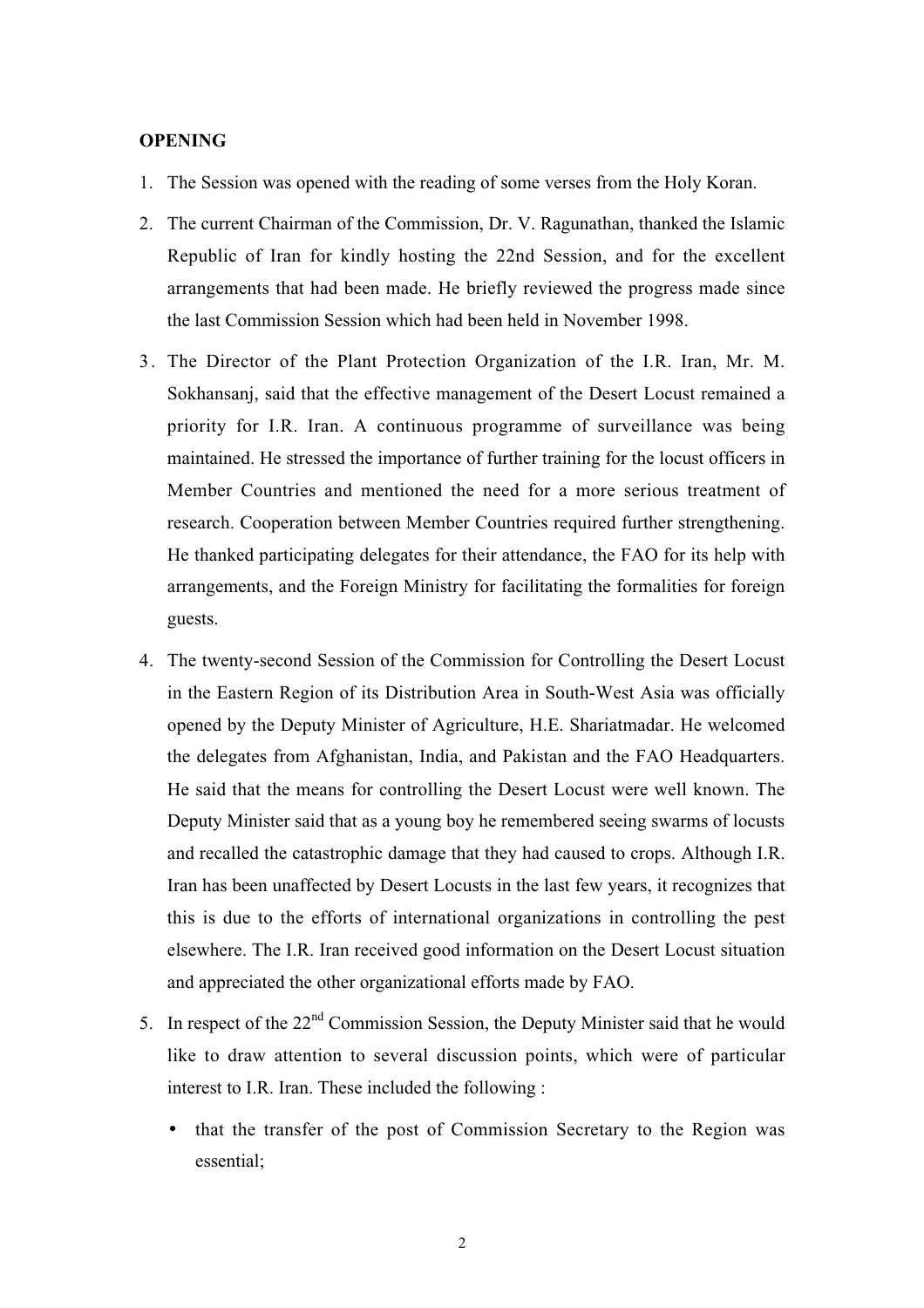- that increased attention be given to scientific cooperation and the development of research activities;
- that technically qualified staff were needed to ensure efficient management and FAO needed to provide guidance on the funding and arranging of staff to study for advanced degrees;
- that further efforts be made to improve information exchange both between Member Countries and with FAO HQ;
- that Member Countries should collectively take advantage of new technologies available for locust management and investigate alternatives to chemical pesticides;
- that the Session should consider amending the existing Establishment Agreement and bringing it up to date.

The Deputy Minister reiterated his warm welcome to all participants and wished success to the Session.

6. The FAO Representative to the Islamic Republic of Iran, Dr. Gamal Ahmed, on behalf of the Director-General of the Food and Agriculture Organization of the United Nations, welcomed the Member Country delegates to the 22<sup>nd</sup> Session. He thanked the Deputy Minister for formally opening the Session and expressed FAO's great gratitude to I.R. Iran for agreeing to host the Session and for making such excellent arrangements. He said that FAO attaches great importance to the proper management of the Desert Locust, but pointed out that FAO s coordinating role could only function if front-line countries fulfilled their duties in respect of locust survey and control. Dr. Ahmed said that the current Desert Locust situation was globally calm but warned against complacency. Historically, Desert Locust plagues had often started to develop after periods of drought. The FAO Representative said that FAO's interest in improving Desert Locust management was shown by the Director-General having instituted a special programme EMPRES (Emergency Prevention System for Transboundary Animal and Plant Pests and Diseases). This was now moving into a second phase in the Central Region (9 countries along the Red Sea) and pilot activities would soon start in the Western Region (9 countries in West and Northwest Africa). The Session should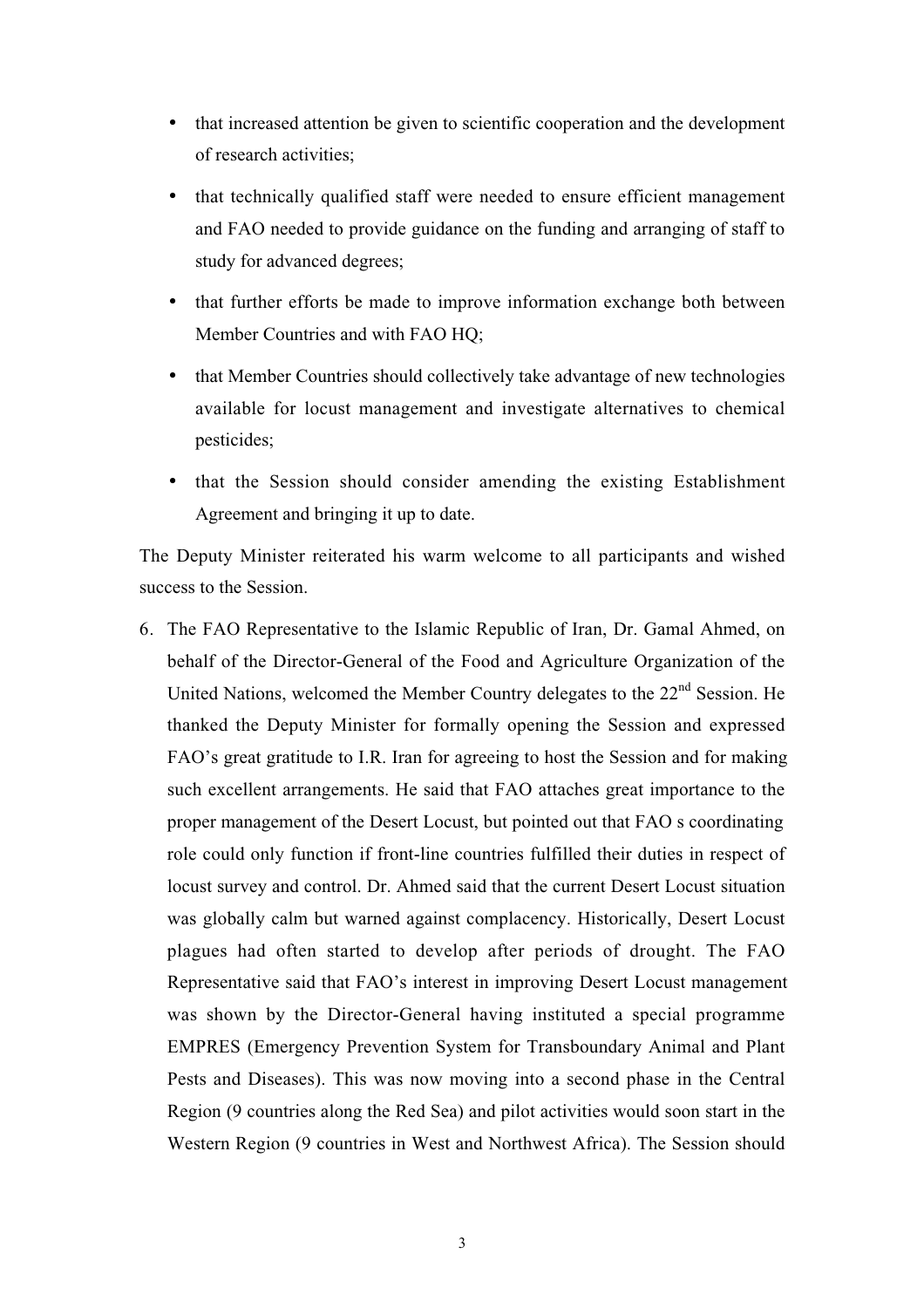discuss the initiation of activities in the Eastern Region. The FAO Representative wished all success to the Session's deliberations.

#### **ELECTIONS**

- 7. The Member Countries elected the I.R. Iran as Chairman of the current Session and Pakistan as Vice-Chairman (Annex 1). The elections were accepted with acclaim.
- 8 . The Chairman presented a draft agenda (Annex 2). As explained by the Secretariat, it was proposed to follow an agenda combining the work of the  $13<sup>th</sup>$ Session of the Executive Committee with that of the  $22<sup>nd</sup>$  Session of the Commission, as membership of both bodies was the same. This would allow more time for discussion. The agenda was adopted.
- 9. A Drafting Committee composed of the Secretariat and Dr. V. Ragunathan, Delegate of India, was elected.

## **DESERT LOCUST SITUATION FROM DECEMBER 1998 TO SEPTEMBER 2000, OUTLOOK TO THE END OF 2000 AND COUNTRY REPORTS**

- 10. The working paper was presented and showed that the Desert Locust situation in the Eastern Region was calm. Although conditions were currently favourable in parts of the summer breeding area along the Indo-Pakistan border, there were few locusts to take advantage of them and no gregarious activity had been detected. With low locust populations also occurring in the Central Region, the situation was likely to remain calm at least until the end of the year. The working paper is attached (Annex 3).
- 11. In response to questions, Mr. Cressman explained that in other Regions there were several areas where due to security or other reasons little or no surveys were being carried out. These included northern Mali and Niger, north-eastern Chad and the Sudan-Eritrea border. Northern Somalia was adequately covered. While in general these areas presented potential risks of undetected locust build-ups, the low level of locust populations at present suggested that there was no immediate threat to the Eastern Region.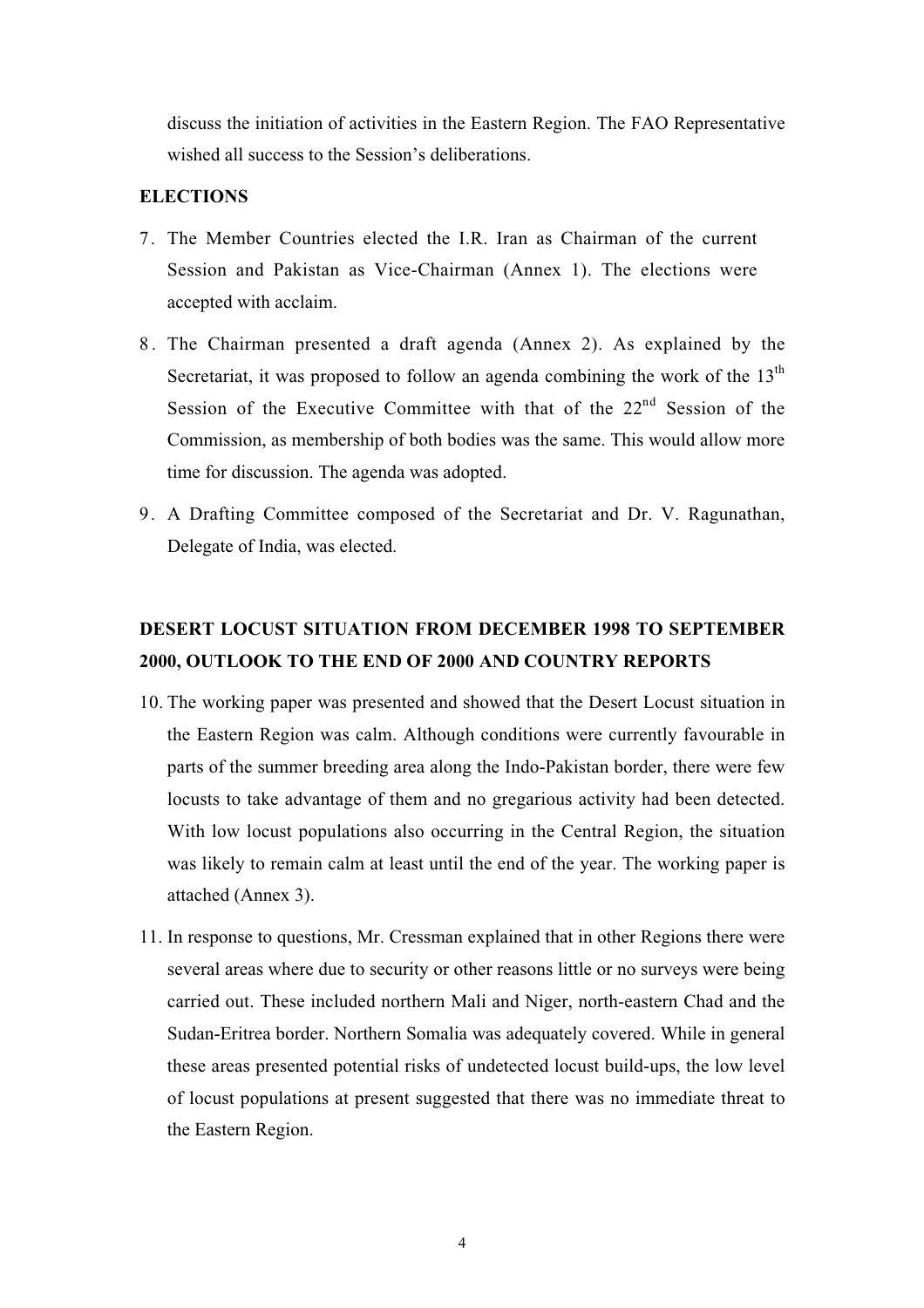- 12. Country delegates presented their reports. In the case of Afghanistan, the principal problem was the Moroccan Locust, *Dociostaurus moroccanus*, that had been controlled partly mechanically and partly with an old stock of BHC. It was mentioned that recent FAO / TCP assistance to Kazakhstan had ended with a Round Table discussion of CIS countries. A resolution had been adopted, calling on FAO to establish a Commission for Central Asia covering the Moroccan Locust, the Italian Locust and the Migratory Locust. The I.R. Iran delegate said that in the past his country had had an annual meeting with the Soviet Union to review locust problems. Both I.R. Iran and Afghanistan would be interested in the new Commission if it was agreed that it should be formed. It was **AGREED** that the Secretariat should keep the two countries informed of progress.
- 13.The Pakistan delegate presented his country paper. In the discussion which followed, it was noted that Pakistan was increasingly using Ulvamast equipment for locust control. The Pakistan delegate said that his country would welcome visits by I.R. Iran locust officers to see how control was carried out and organized in Pakistan. The delegate also said that following the National Training Workshop in July 2000, all the new GPS equipment had been distributed to field officers and would be in full use henceforth. The Pakistan delegate explained that during active seasons, survey officers produced the equivalent of about 50 pages of the FAO Desert Locust Survey and Control Forms per week. Use of this form was constrained by the difficulty of dispatching so many pages by fax. It was expected that the problem would be resolved if up to date computers could be purchased, allowing email to function smoothly.
- 14.The India delegate described his county s infrastructure for locust survey and control. He mentioned that the last major upsurge had been in 1993 and that in the last two years no control had been necessary. Good conditions currently existed in parts of Rajasthan and Gujarat where some breeding might occur in the next two months. The delegate said that India had similar problems to Pakistan in using the FAO forms. Steps were at the moment being taken to install email in Jodhpur and Faridabad, and it was hoped to have the system operational in about a month. In response to questions, the delegate agreed to look into changing density units from locusts per sq. km. to locusts per hectare and to using the FAO form.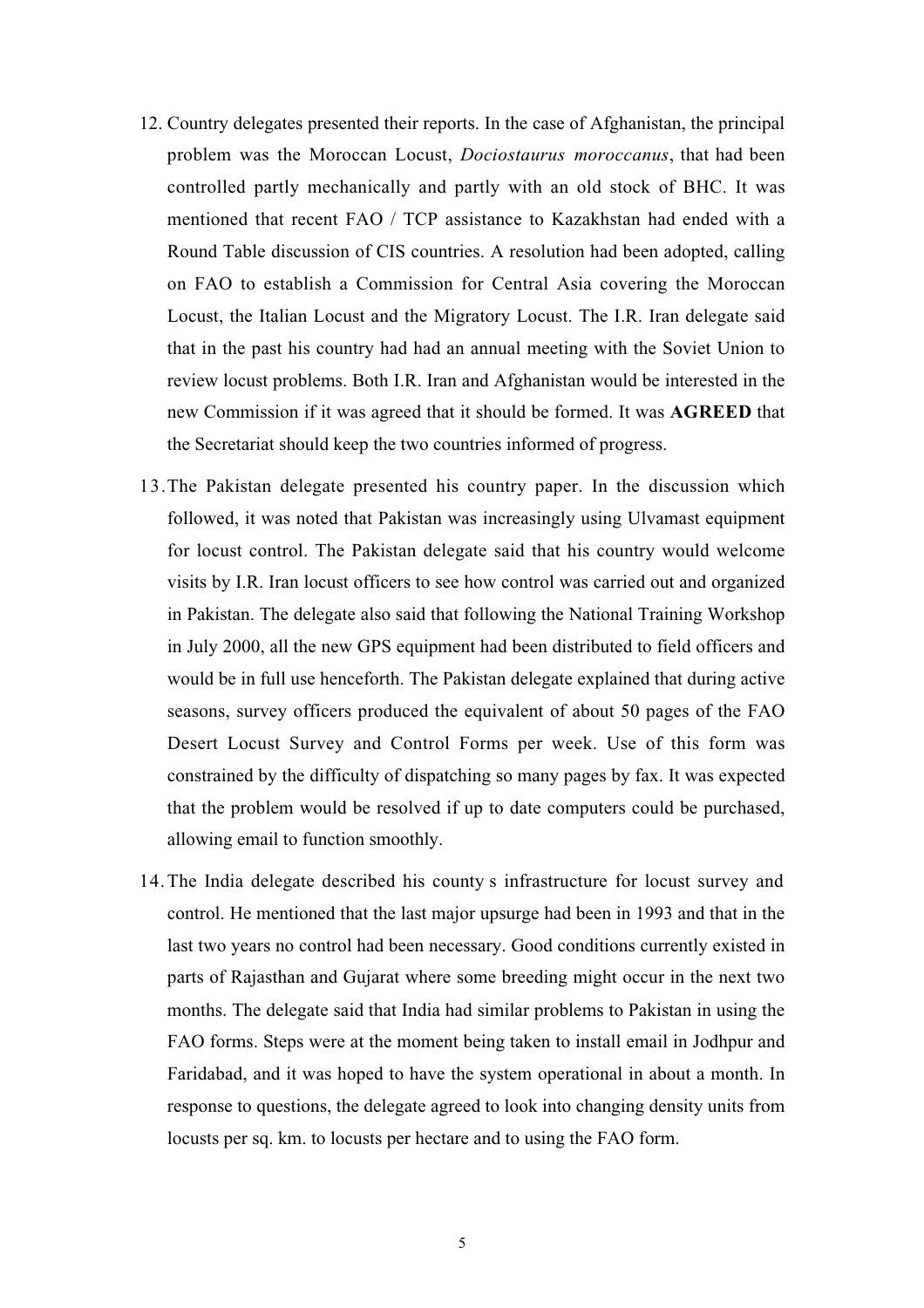15. The delegate of I.R. Iran presented his country paper. He noted that the locust breeding habitats were affected by drought and populations were very low. It was mentioned that I.R. Iran was attempting to switch from ENS spraying to more and more ULV spraying, but lacked spray equipment. It was agreed to discuss the provision of more equipment under the budget item. Confirmation was given that a radio link between Tehran and Karachi could now be established. The same radio would most likely allow contact with Jodhpur, so that up to date information could be shared among the Member Countries.

## REVIEW OF RECOMMENDATIONS OF THE 12<sup>TH</sup> SESSION OF THE **EXECUTIVE COMMITTEE AND THE 21ST SESSION OF THE COMMISSION AND PROGRESS MADE**

16. The Secretariat presented a working paper on this item. Several recommendations, which remained outstanding, were discussed in detail:

**Obsolete pesticides.** Member Countries indicated that they have significant quantities of obsolete stocks that require disposal. The Secretariat reminded participants that FAO has a special project to address this issue. It was **RECOMMENDED** that the Secretariat bring this to the attention of the project and that, in addition, each Member Country follow the correct protocol in requesting FAO assistance through the FAO Representative. It was **FURTHER RECOMMENDED** that the Chairman of the Commission make direct contact with FAO in Rome concerning the possibility of providing suitable incinerators for the disposal of obsolete pesticides in member countries.

**Use-of-Equipment training.** This was accidentally omitted from the budget for equipment purchases and therefore no progress was made. Some training was provided during the National Training Workshop in Pakistan. Arrangements should be made as often as possible for suppliers to provide the necessary training.

It was noted that representatives from Micron Ltd. will be visiting I.R. Iran and Pakistan shortly to determine training and spare parts needs.

**Radio training.** A technician has been identified at the Afghanistan UN office in Islamabad. A proposal for training in India, Pakistan and I.R. Iran will be finalized after consultation with the UN office (UNOCHA).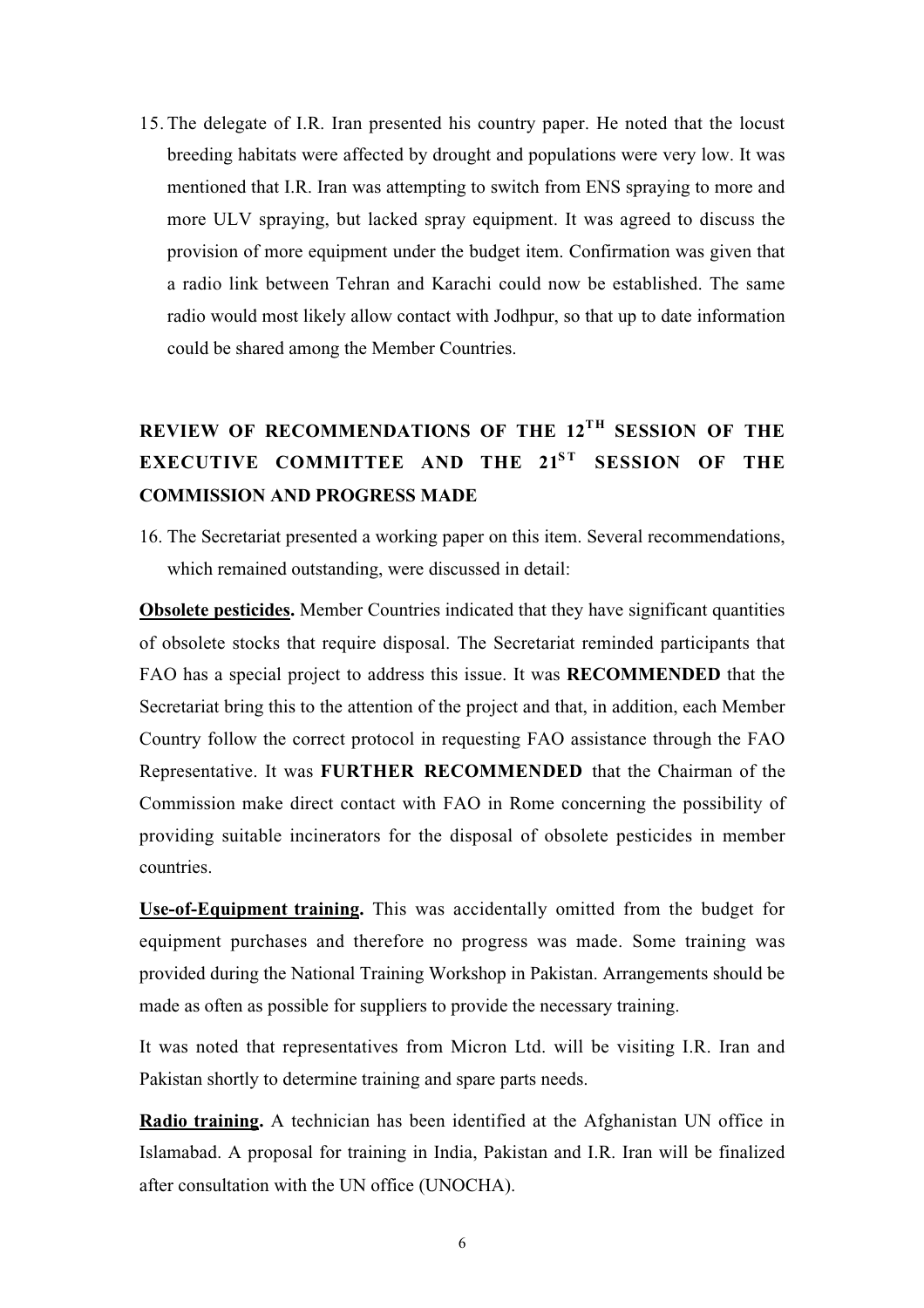**DLCC Fellowships.** One person from the Pakistan PPD has started a two-year PhD programme at Faisalabad University. I.R. Iran will nominate a candidate for a fellowship. India indicated that it would be interested in participating in the fellowship programme and it was agreed that arrangements would be initiated. Second candidates from each country could be considered once the first has started his/her studies, provided that funds are sufficient.

**EMPRES Eastern Region.** In order to create interest by donors in EMPRES activities for the Eastern Region, it was **RECOMMENDED** that the Chairman and Vice-Chairman of the Commission ask the FAO Representative in their own countries to organize meetings with local donors to pursue this matter. FAO was **URGED** to make fresh efforts to gain donor support at the international level.

**Vehicles for surveys in the desert.** Participants indicated their continued interest in this matter and willingness to attend any field trials that may be organized. The Secretariat will provide information from the Internet of commercially available dune buggies to Member Countries for their advice on testing, potential usefulness and cost. If any tests are conducted, possibly in Mauritania under EMPRES, it was **AGREED** that one participant each from India, I.R. Iran and Pakistan would attend. Costs of participation will be borne by the Commission.

**Email for India and I.R. Iran.** India has received one computer, which is being installed in Faridabad. A second computer, to be installed at the locust field headquarters in Jodhpur, has been ordered and delivery is awaited. Email is expected to be functioning in about one month. In I.R. Iran, one computer was received and installed in the PPO Computer Centre, Tehran. Email is in the process of being installed and it will be operational shortly. It was **RECOMMENDED** that high priority be given to the immediate establishment of a reliable email system in the National Locust Units of India, I.R.Iran and Pakistan in order to overcome current difficulties in data transmission and information exchange between countries and FAO. It was **AGREED** that Pakistan be assisted with up-to-date computer equipment so that its email would become fully functional.

**Microlight aircraft for survey.** Participants welcomed the further exploration of this possibility within the framework of the project in Mauritania where trials can be conducted. It was **RECOMMENDED** that one person each from India, I.R. Iran and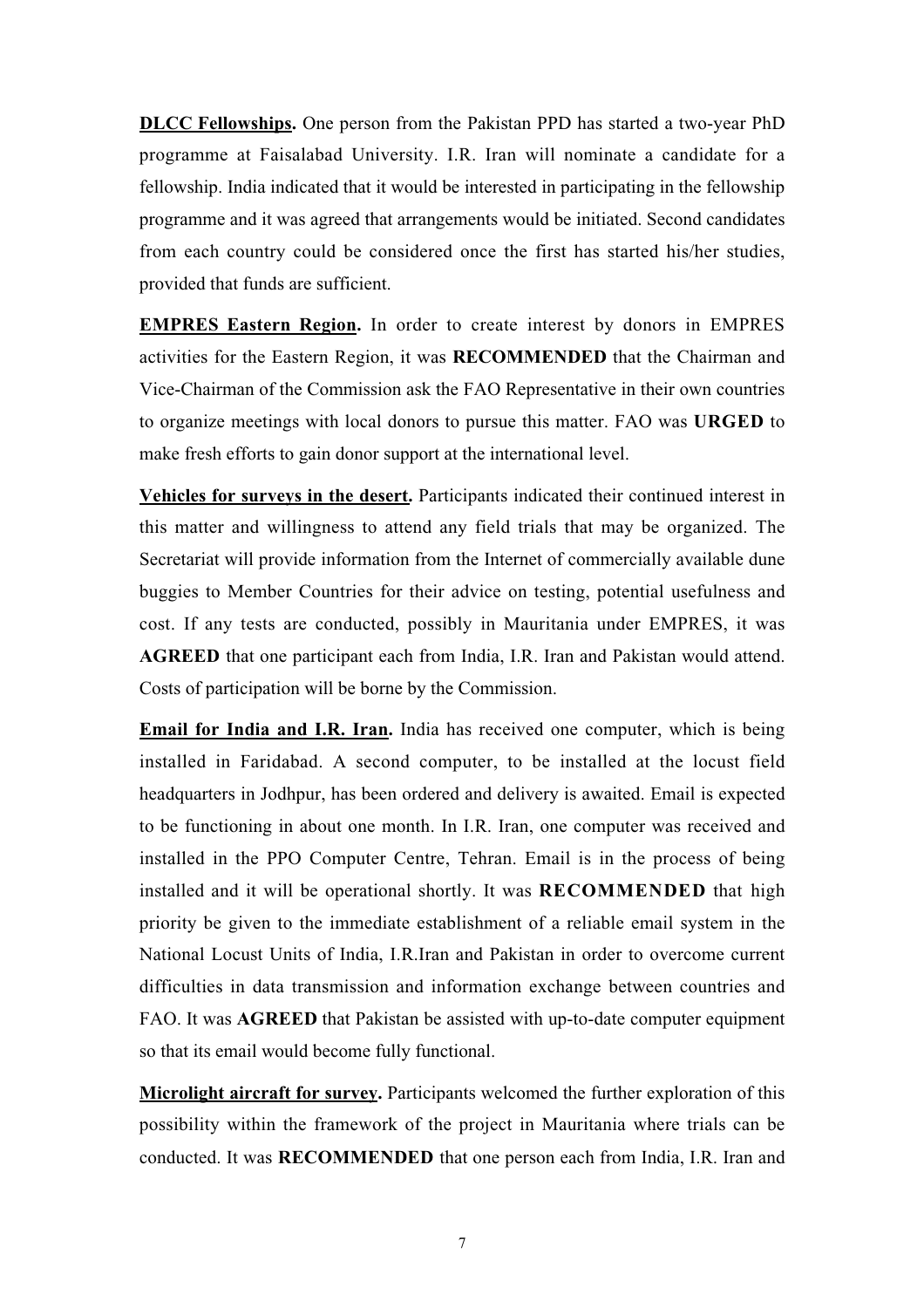Pakistan should attend these trials. Commission funds should cover the trial costs and participation.

**Pesticide assistance for Afghanistan.** The Session agreed that there was no need to keep pesticide stocks in Afghanistan for Desert Locust control given the fact that there had been no control requirement for 20 years. Therefore, if Desert Locust outbreaks or invasions were to occur in Afghanistan, it was **RECOMMENDED** that Pakistan and I.R. Iran assist at short notice by providing pesticides from their own stock which could then be replaced by FAO through emergency funds. FAO assistance with transport costs could be provided.

**Radio link Tehran-Karachi.** Participants were informed by the PPO of I.R. Iran that they have recently received permission to establish a radio link between Tehran and Karachi. It was **RECOMMENDED** that suitable equipment be purchased and training be arranged by the Secretariat.

**Revival of the Commission Secretariat post**: Participants **STRONGLY AGREED** that the post should be re-established due to the importance of Desert Locust in the Region and its threat to food security. It was **RECOMMENDED** that the Chairman and Vice-Chairman visit FAO HQ and raise the issue at the highest level.

**Monthly border meetings and information exchange between I.R. Iran/Pakistan**: These meetings have not occurred. It is hoped that the establishment of email and a radio link will improve information exchange. It was **AGREED** that a border meeting between I.R. Iran and Pakistan be arranged for each July to discuss the results of spring breeding locust surveys.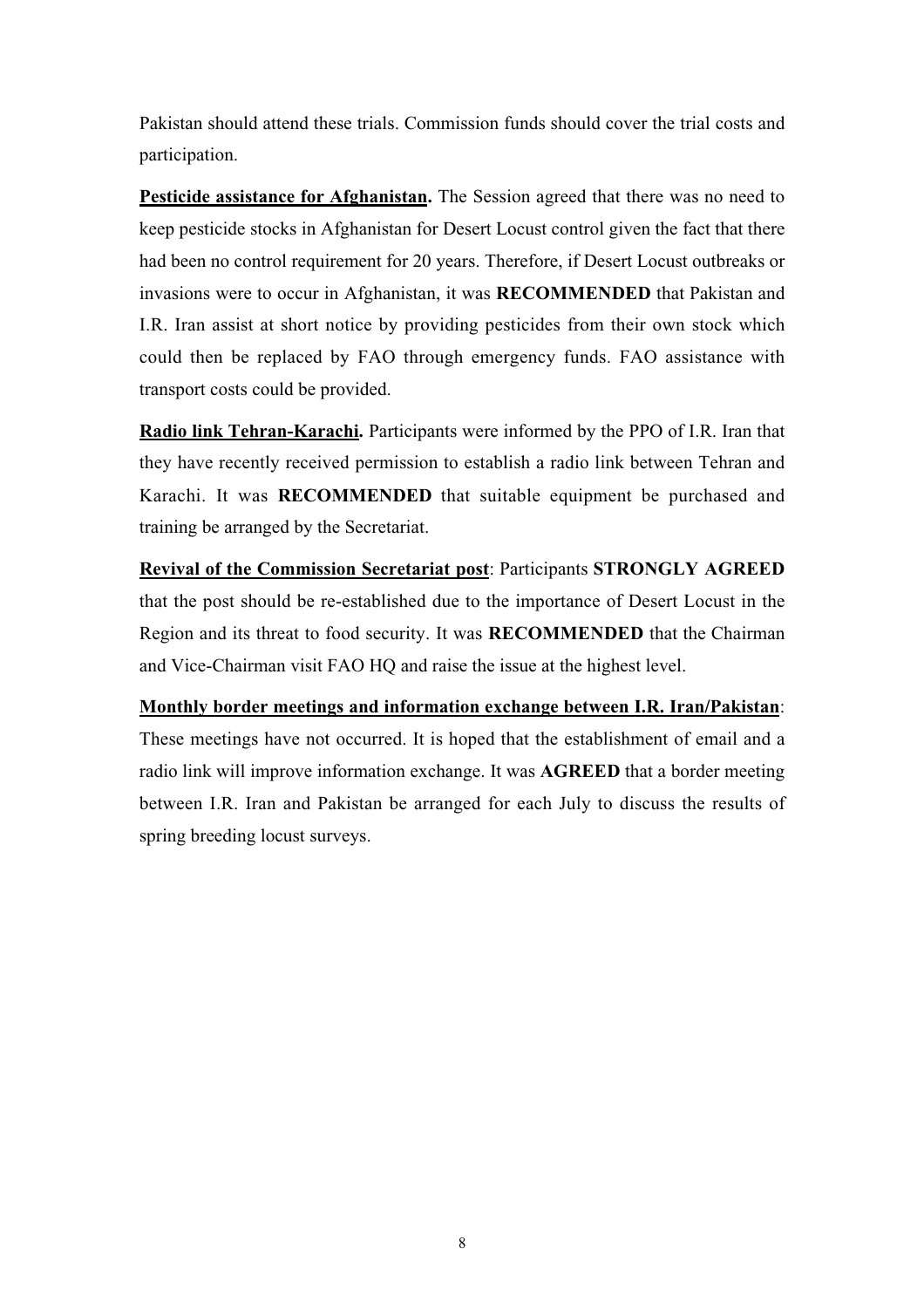#### **REPORT ON JOINT SURVEYS BETWEEN I.R. IRAN AND PAKISTAN**

- 17. Mr. Ghaemian who had participated in three out of the six Joint Surveys so far held, twice as Team Leader of the I.R. Iran team, made the presentation. At the end of the presentation, several of recommendations were made which were discussed by the participants. It was **AGREED** that the joint border surveys between I.R. Iran and Pakistan should continue on a routine basis, with financial support from the Commission. On points of detail, it was further **AGREED** that:
	- The survey would be carried out normally immediately after the I.R. Iran New Year holiday in April;
	- Actions would be initiated three months in advance, according to a calendar of events to be drawn up by the delegates of Pakistan and I.R. Iran (Annex 4);
	- The secretariat would investigate the possibility for FAO medical insurance for all participants:
	- The two locust experts from each country would be chosen primarily because of their experience of and involvement in locust survey, but they must also be able to communicate in English.
	- FAO should provide an officer to assist in part or all of the survey as often as other duties allowed;
	- An assistant / vehicle mechanic should be included in each national team:
	- The survey teams be assisted by local locust officers whenever possible;
	- Each country should carry out a short training course before the survey to ensure that all team members could carry out basic survey activities including the use of GPS, maps and completion of the FAO Survey and Control Form;
	- Arrangements should be made to send the results of the first half of the survey from Zahedan to Tehran for forwarding to FAO HQ;
	- A full report should be drafted during the survey and submitted to FAO at the end of the survey;
	- The team leaders of each team should receive US \$80 per day, instead of \$70, in recognition of the organizational burden they shoulder and their crucial importance to the success of the joint survey.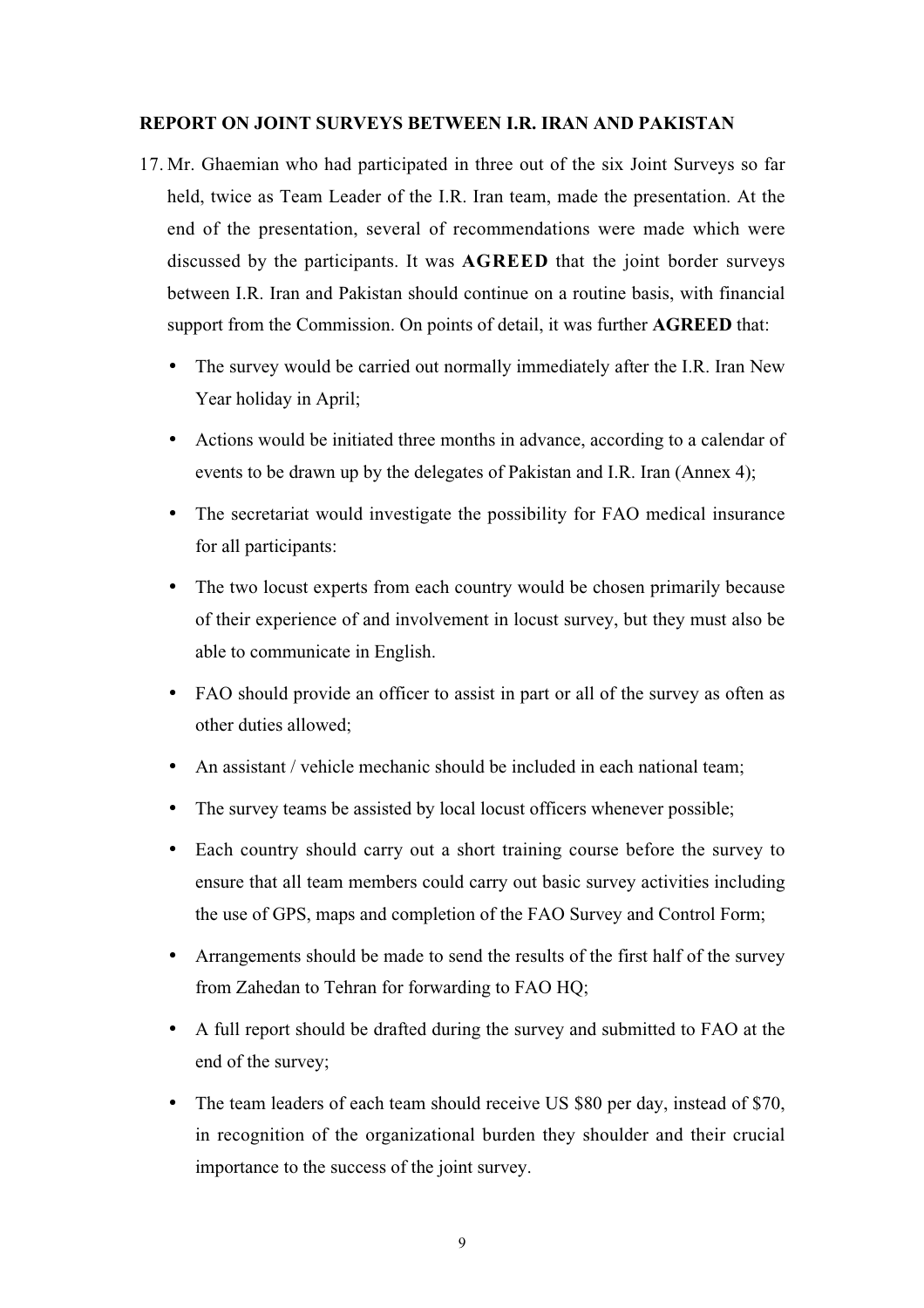## **IMPROVING LOCUST SURVEY, CONTROL AND TRAINING IN MEMBER COUNTRIES**

- 18.The working paper was presented. The first aspect discussed was the basic equipment needed for locust surveys. Member Countries agreed to review the list and indicate their needs during the discussion on the budget.
- 19. In connection with use of the FAO Desert Locust Survey and Control Form, the Commission members **REITERATED** their acceptance in principle that the FAO form should be used and sent to FAO HQ as soon as possible. The dispatch of the completed forms to FAO HQ was expected to depend on email.
- 20. The use of a handheld computer linked to a GPS for improved data collection and recording in the field was demonstrated to participants. This can be connected to a HF radio modem to transmit data to the national HQ for direct incorporation into a custom database. This system is currently used by the Australian Plague Locust Commission and will be tested by EMPRES.
- 21. The delegate from India said that it was India s intention to establish a computer network for Outposts and Circle Offices and asked the Commission s assistance to fund a first consignment of these. The delegate also expressed interest in handheld computers for direct entry of survey data and its transmission to the Locust HQ. A request was made for two of these and the appropriate training.
- 22. The delegate from I.R. Iran said that some GPS equipment had already been given out to the field and the new consignment would also soon be distributed after staff training.
- 23. The delegate from Afghanistan said that a hand-held computer would be useful and would be used both for Moroccan Locust and Desert Locust survey reports. The delegate also requested that equipment agreed at the previous Commission Session should be supplied.
- 24. The delegate from Pakistan said that survey equipment needs were given in the country report. The need for Codan radios and a risograph to assist with the reproduction of locust reports was also mentioned.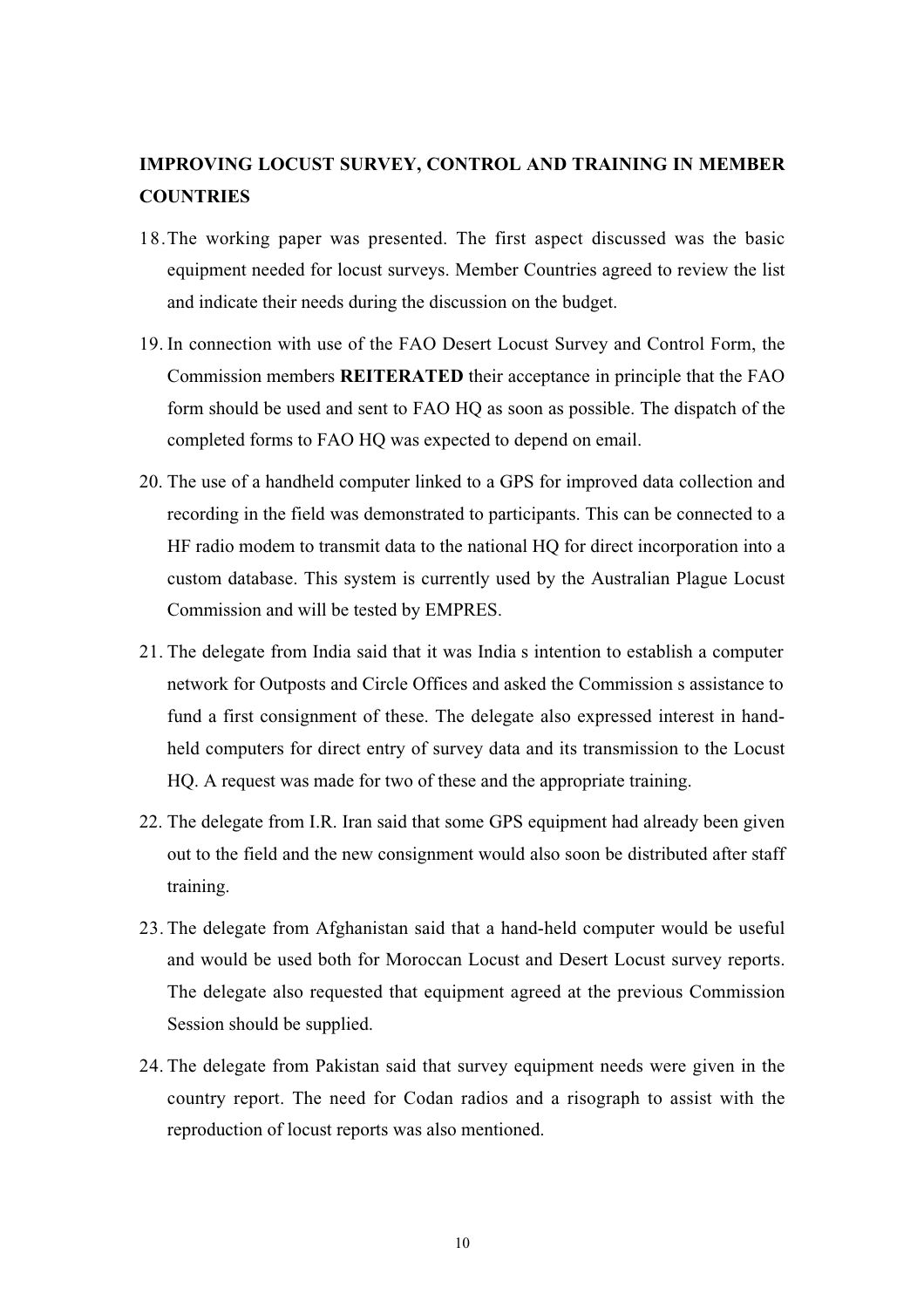- 25. The working paper provided assessments of the quality, frequency and timeliness of reports received at the Desert Locust Information Service at FAO HQ. After much discussion, the delegates all **AGREED** that further efforts would be made to improve these aspects of the reports submitted and concluded that email would be an important facilitator.
- 26. The use of remote sensing imagery (SPOT VEG) to identify potential areas of green vegetation was presented to participants. Although this technology is still being tested and improved, participants concluded that this could be useful for planning survey and control in their countries.
- 27. The FAO Locust Group web page on the Internet was presented to participants. The large amount of information now available was described.
- 28. The working paper s list of equipment needed for locust control teams and in their vehicle was discussed. It was **AGREED** that a first aid kit, including pesticide poisoning antidotes, should be included, and that the Secretariat would obtain the specifications of the protective clothing demonstrated at the Training-the-Trainers Workshop in Oman, for circulation to Member Countries. The delegate from India indicated that some antidotes were difficult to obtain locally and requested FAO to look into this.
- 29. The Commission Members **AGREED** in principle that Exhaust Nozzle Sprayers should be phased out, but the process of introducing ULV sprayer equipment would, of necessity, have to be a gradual one. I.R. Iran mentioned its requirement that sprayers be supplied from Commission resources. Pakistan expressed its requirement for air-blast ULV sprayers for controlling locusts settled in bushes and trees.
- 30.In connection with improved control, the possibility of reducing chemical pesticide dosages and using alternative biopesticides was discussed. The potential of *Metarhizium* as an environmentally friendly control agent was mentioned, but it is slow acting. Operational trials on the Desert Locust were needed. A pheromone, phenylacetylnitrile (PAN) developed by ICIPE, also showed promise as an agent for reducing pesticide dosage. The delegate from Afghanistan mentioned that turkeys were used to eat Moroccan Locust that attacked smallholder crops and successfully prevented damage in small areas.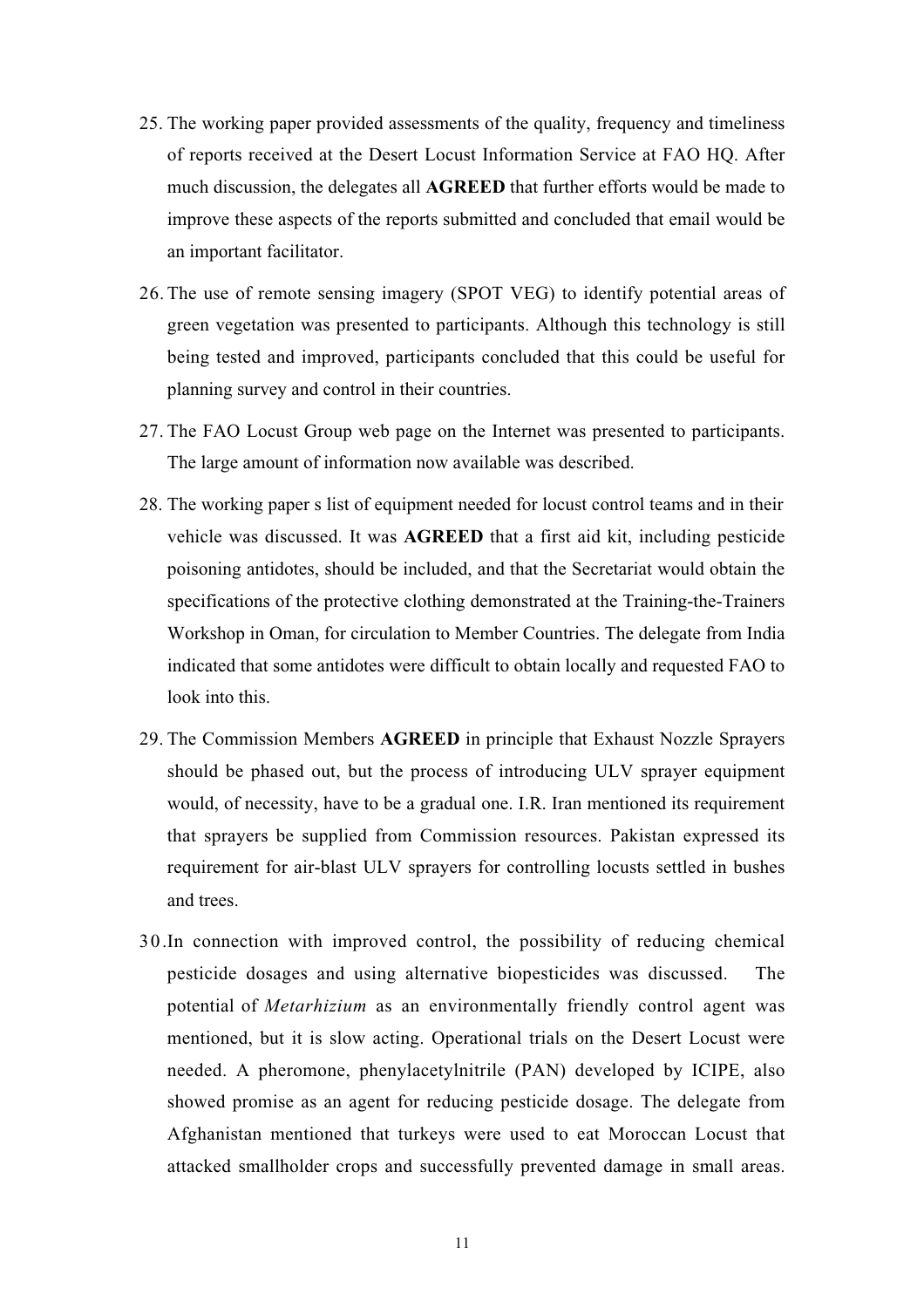Neem and soil nematodes for egg-pods were also discussed. Delegates requested to be kept informed on developments in new control techniques.

- 31.The working paper proposed that to improve training, self-sustaining national training courses should be developed which did not require outside experts. FAO s intention was to promote this approach by holding regular Training-the-Trainers workshops. These covered locust survey, control and training techniques.
- 32. Delegates **RECOMMENDED** that a Train-the-Trainers Workshop should be held for the Region and the Secretariat agreed to organize it. The selection of participants for such workshops was discussed and the desirability of choosing people who would subsequently lead national training courses was stressed.

## **UPDATING OF THE ESTABLISHMENT AGREEMENT FOR THE COMMISSION**

- 33. The existing Establishment Agreement had last been amended in 1977 and was now out of date in a few respects. It was explained that amendments could be proposed by the Commission if they received a two-thirds majority vote. They would then need to be checked by the Legal Office at FAO to confirm that the wording was acceptable and submitted to the FAO Council for approval.
- 34.The Commission members **AGREED** by consensus to propose the following changes:
	- PREAMBLE Line 5: the name of the Commission should be changed to FAO Commission for Controlling the Desert Locust in South-West Asia . The reason for the change was that the existing name was too long and cumbersome.
	- PREAMBLE Line 8: the name of the Islamic Republic of Iran should be used, instead of Iran. I.R. Iran was the name now officially accepted and used by FAO.
	- PREAMBLE Line 9: There should be a full stop after Pakistan, and the words and any territories adjacent to the above countries. should be deleted. The phrase was no longer applicable as the composition and territories of the Commission countries were stable.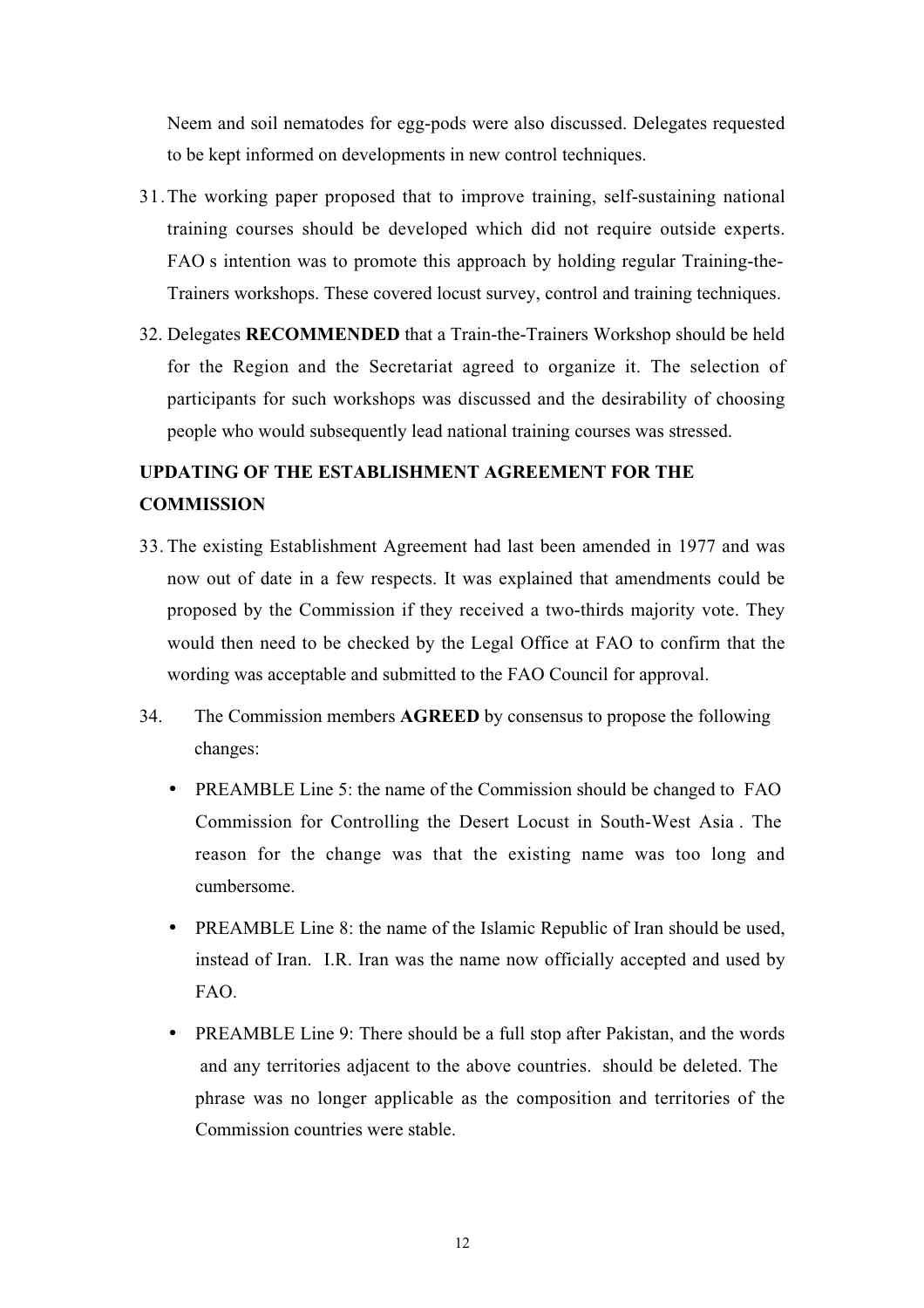- ARTICLE II, Item 1, Line 1: the words and/or between members should be added after Secretary.
- ARTICLE II, Item 1, Line 4: the words in London should be replaced by at FAO, Rome and be followed by a full-stop, with the rest of the sentence deleted. Neither the Service in London, nor the Anti-Locust Research Centre, existed anymore.
- ARTICLE II, Item 2, Line 1: the words to control plagues should be replaced by for preventive control . The Commission is concerned with preventive control of Desert Locusts such that plagues will be less likely to develop, and not only with plague control.
- ARTICLE III, Item 2, L3/4 *et seq.*: the Commission AGREED that given the small number of member countries, being only four, and the fact that the persons participating in the Executive Committee were the same individuals who participated in the Session itself, it was not necessary to have a separate Executive Committee. The text of the Establishment Agreement should be amended to reflect this and the functions of the Executive Committee should be included with those of the Commission.
- ARTICLE V, Item 5, Line 2 : the words once a year should be replaced with the words once every two years in calm periods and at least once a year during Desert Locust upsurges.

35.No other changes were deemed necessary by the Commission. It was **RECOMMENDED** that the Secretariat should check the wording with the FAO Legal Office and then follow the established procedure to put the proposed changes to the FAO Council for its approval.

## **FINANCIAL POSITION OF THE COMMISSION, 1998 — 1999 — 2000: ASSISTANCE PROVIDED TO MEMBER COUNTRIES : BUDGET FOR 2001/2002**

36. The working paper was presented (Annex 5). Explanations were given of the overall financial situation and the current unallocated balance as on 31 July 2000.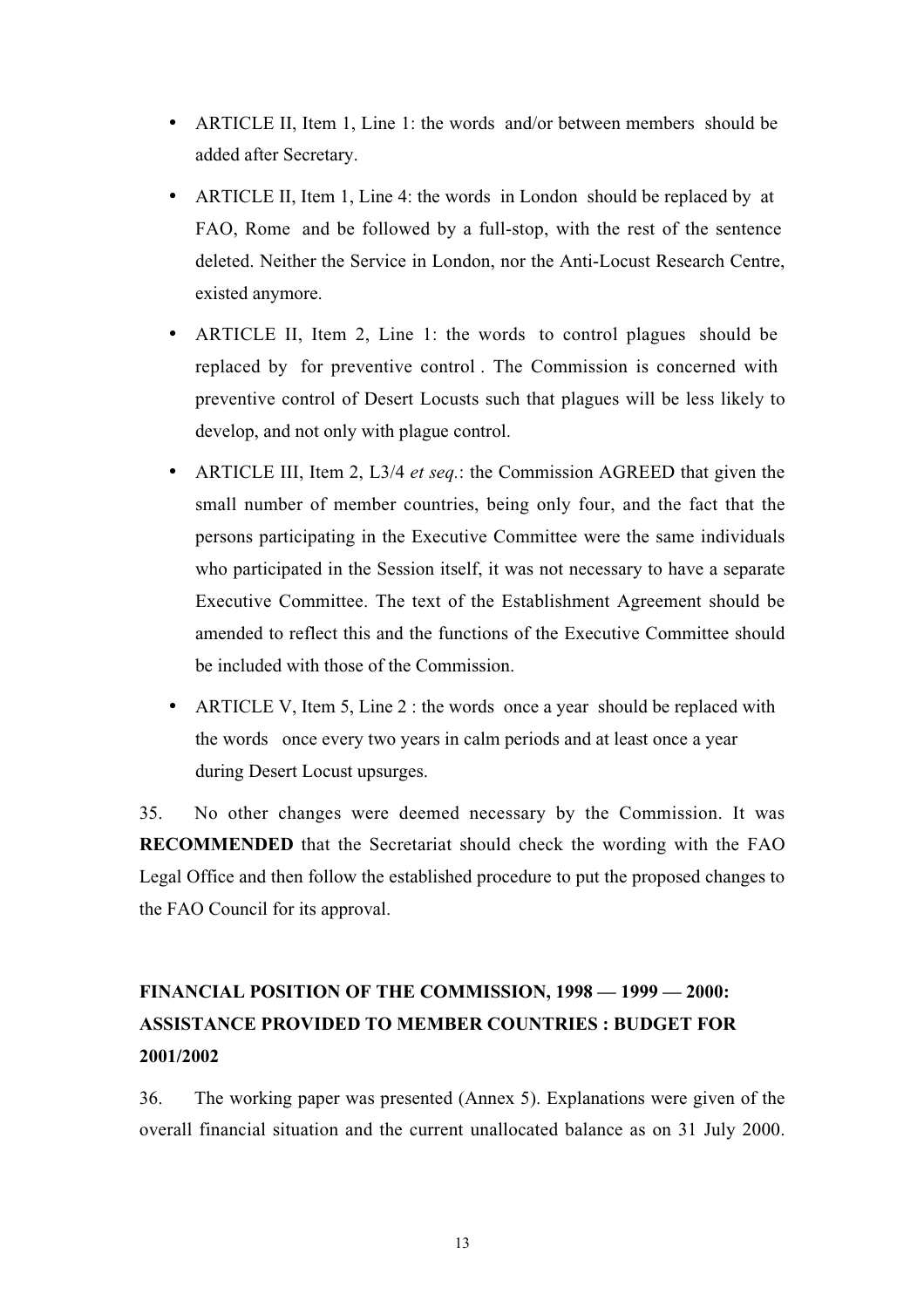Details were given of the final expenditure achieved in 1998 and 1999, and of the commitments and expenditure incurred up to the end of July 2000.

37.The presentation continued with the present status of contributions received from member countries. The data held in the Finance Division AFF at FAO Rome indicated that no country had paid its contribution in full in 1998, but there had been a marked improvement in 1999 with all countries except Afghanistan paying in full or even contributing to paying off arrears. This was very encouraging and participants appreciated the efforts made. For 2000, the request for contributions was only sent out recently. An explanation was given for the credit recorded in 2000 for the local currency contribution made by I.R. Iran for 1998.

38. The delegate from I.R. Iran said that some of the difficulty with payment of contributions was probably due to the member countries having different financial years from that of FAO. He informed the Session that I.R. Iran had paid US\$25,000 in dollars and \$15,257 equivalent in local currency in 1999. In 2000, \$30,000 was paid in dollars on 17/4/2000 and \$10,705:98 equivalent in local currency on 26/6/2000. Receipts of payment were made available to the Secretariat. The Secretariat said that it was not aware of the payments in 2000 and would straighten the matter out in Rome. It was, however, excellent news for the Commission and an indication of the strong support that I.R. Iran was giving to it.

39.The delegate from Pakistan said that there seemed to be many mistakes in recording the contributions as he had evidence that Pakistan had paid in full all its contributions since 1998. Copies of the relevant correspondence were supplied and the Secretariat was requested to check on the details. The delegate said that it would be easier if both the dollar payment and the local currency payment could be made to FAO accounts in Pakistan. The delegate from I.R. Iran indicated that his country would also favour such an arrangement. The Secretariat undertook to investigate the matter.

40.The delegate from India said that all of India s payments should be complete for 1998 and 1999, and provided documentation in support of this. The Secretariat undertook to check the matter. It was also suggested that FAO expand the tables to show the amounts paid in dollars and in local currency, and to record the date of receipt.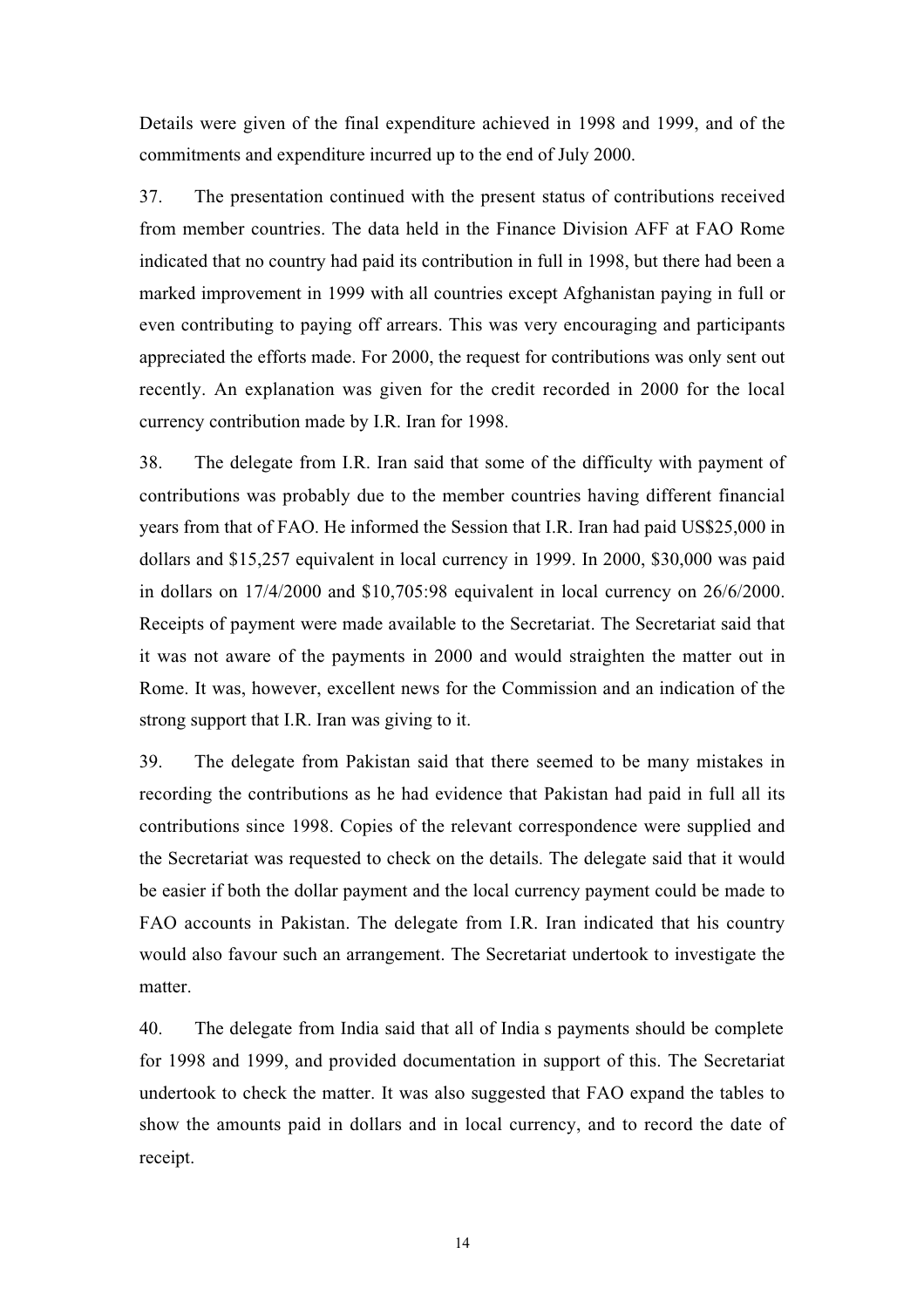41.The Session **RECOMMENDED** that the Secretariat check all the payments made and circulate a revised table to member countries as soon as possible.

42.In connection with the budget for 2001 and 2002, the Secretariat said that the information provided on contributions, once verified, plus the unallocated balance indicated that the expenditure over the two years should not exceed a total of about US\$215,000 plus support cost overheads. Member Countries were requested to express their priorities for expenditure. A list of items (Annex 6) was prepared after considerable discussion, the total cost of which, at about \$230,000, exceeded the available budget. The Session **AGREED** that the Secretariat should examine the costings in detail. Adjustments should be made by the Secretariat to bring the total down to the available level, and to increase the items for India to make the expenditure more equal between the three major member countries. The Secretariat pointed out that the budget in 2002 depended on full payment of contributions by the member countries in 2001. Further efforts should also be made by those countries with arrears to settle, at least in part, these amounts.

#### **ANY OTHER BUSINESS**

43. No further points were raised.

#### **DATE, PLACE, AND AGENDA FOR THE NEXT SESSION**

44. The Secretariat explained that according to tradition, the next Session should be held in Pakistan. According to the new wording of the Establishment Agreement, the Session should be held in September 2002, or, in the event of a significant increase in Desert Locust activity, during 2001. The delegate from Pakistan said that Pakistan would be pleased to host the  $23<sup>rd</sup>$  Session on the date suggested or earlier if the Desert Locust situation worsened. He looked forward to welcoming Commission members to his country. His offer was greeted with acclaim. The Secretariat undertook to prepare, at the appropriate time, a draft agenda in consultation with the Chairman of the Commission.

#### **ADOPTION OF THE REPORT**

45. The Report, with the agreed amendments, was adopted unanimously.

#### **CLOSURE**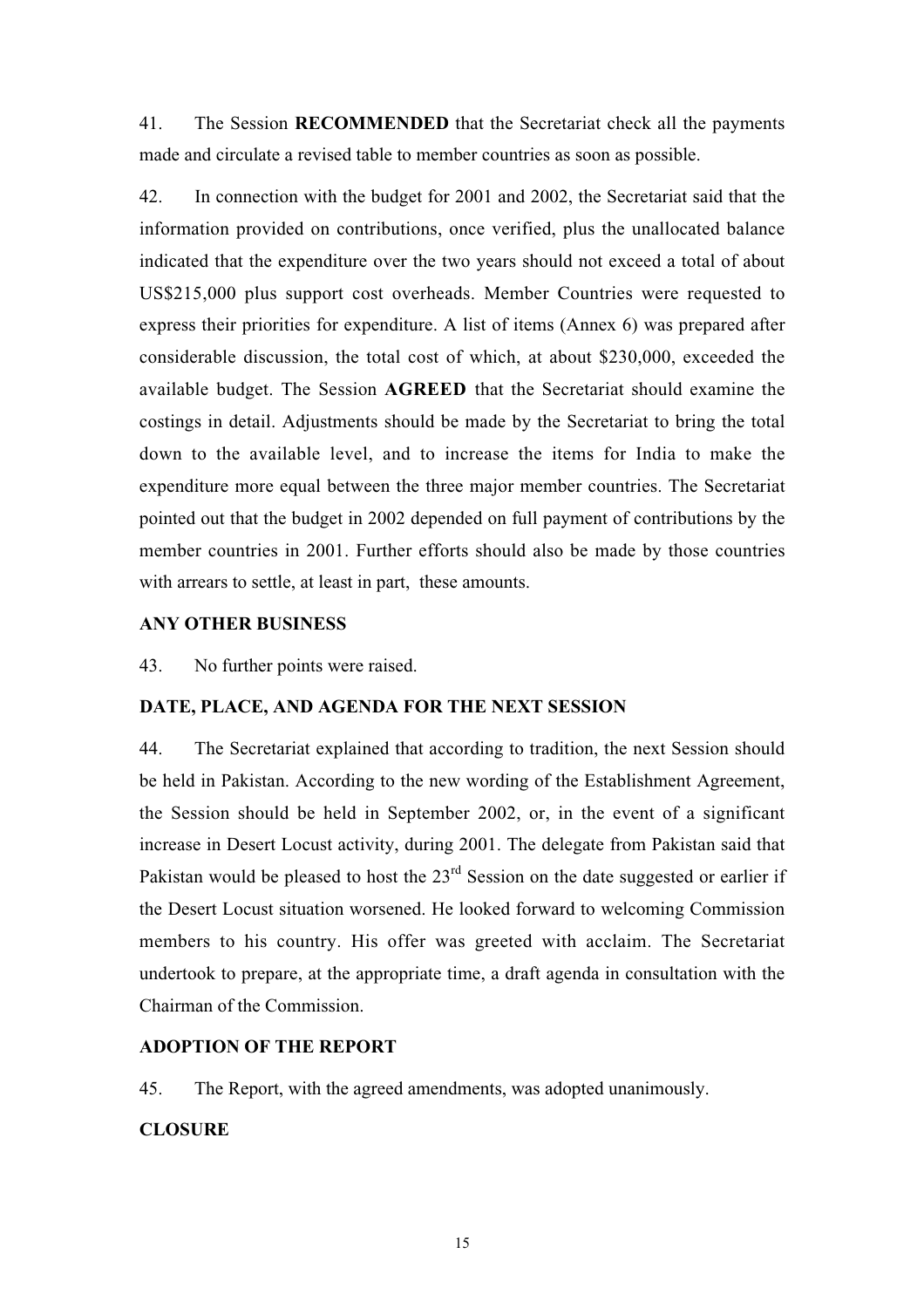46.The Delegate of India, on behalf of the Member Countries, thanked the Chairman and the Iranian team for their excellent conduct of the meeting and for their hospitality. He also expressed his appreciation of the work of the Secretariat.

47. On behalf of FAO, Mr. Elliott thanked the I.R. Iran for all the efforts that had been made to ensure that the 22<sup>nd</sup> Session went smoothly. FAO much appreciated the way in which the Chairman had conducted the meeting in a calm and well-judged manner. He said that the discussions had been fruitful and it was encouraging to see how the Member Countries support their Commission. The improved contributions to the Commission s Trust Fund would allow the momentum towards modernized Desert Locust management to be maintained. He expressed special thanks to the translator who had been untiringly helpful throughout the meeting.

48.The Chairman said that it had been a pleasure for himself and his colleagues to work with the delegates of the Member Countries and the Secretariat. There had been good discussions on locust management and the results should contribute towards better Desert Locust control. He also expressed his appreciation of the Drafting Committee for having completed the report on time. He apologised for any shortcomings on his own behalf and thanked all his colleagues from the provinces and the staff from Tehran who had worked hard to make the meeting a success. The Chairman closed the meeting to the acclaim of all participants.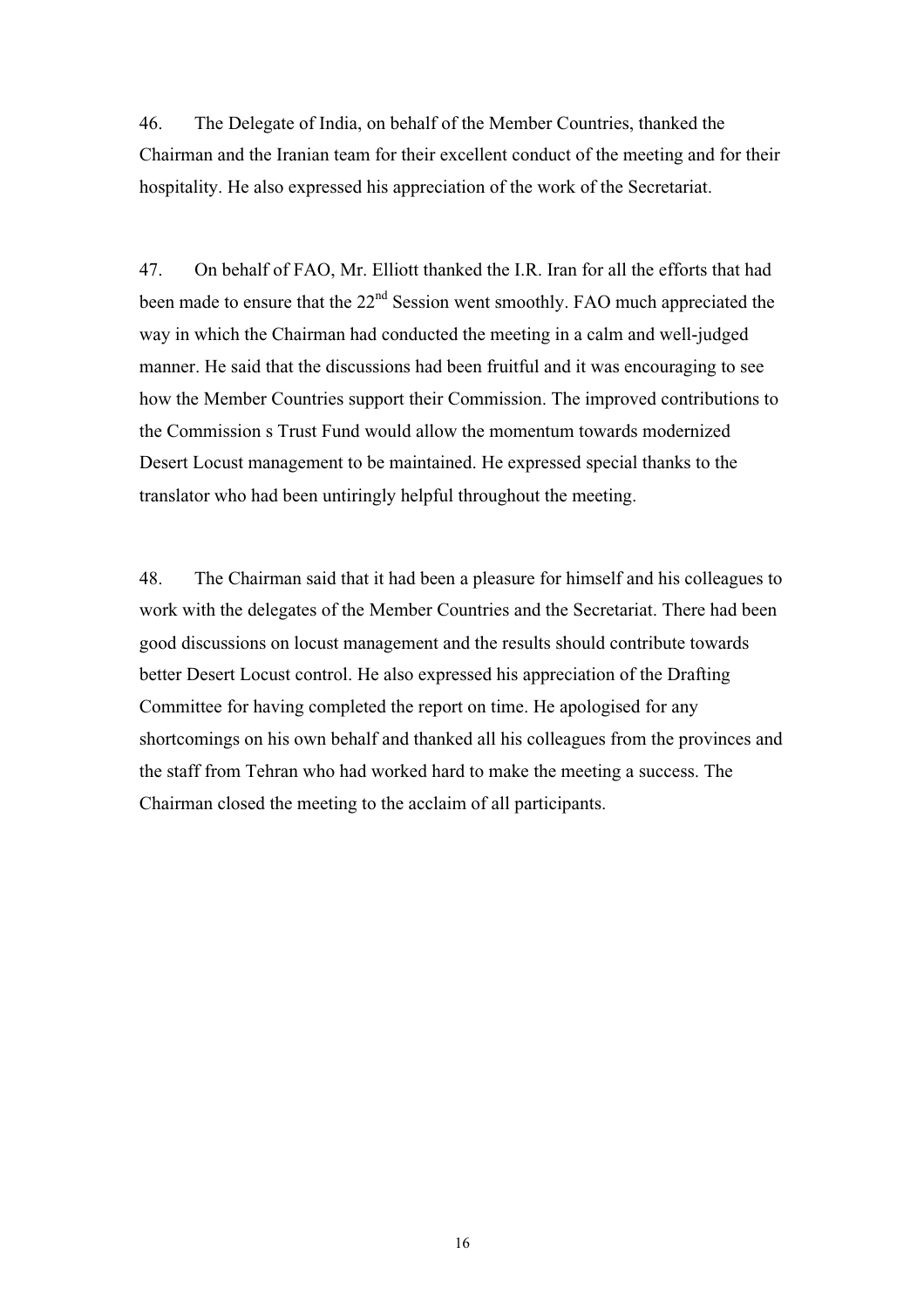## **ANNEX 1**

# **List of Participants**

| <b>AFGHANISTAN</b> | Mr. A. Z. Habibi<br>FAO National Professional Officer, Herat, Afghanistan<br>c/o Mr. Hans C. Brink, Programme Manager,<br>AFG/96/004. P.O.Box 1476, Islamabad, Pakistan<br>Tel: +92-51-828217<br>Fax: $+92-51-826439$<br>Email: sharif@isb.comsats.net.pk                                                                           |
|--------------------|-------------------------------------------------------------------------------------------------------------------------------------------------------------------------------------------------------------------------------------------------------------------------------------------------------------------------------------|
| <b>INDIA</b>       | Dr. V. Ragunathan<br>Plant Protection Advisor to Government of India<br>Directorate of Plant Protection, Quarantine &<br>Storage, NH IV, Faridabad, Haryana<br>Tel: +91-129-5413014/5413985<br>Fax: $+91-129-5413014$<br>Email: v.r.ragunathan@usa.net                                                                              |
| <b>I.R.IRAN</b>    | Mr. Alireza Hadji Ashrafi<br>Deputy Director of Common Pest Management, PPO<br>No. 2, Tabnak Ave., Evin Tehran, I.R. Iran, 19395<br>Tel: +98-21-2402046/50<br>Fax: $+98-21-2403197$<br>Ms. N. Barkhordar<br>Translator, PPO<br>No. 2, Tabnak Ave., Evin Tehran, I.R. Iran, 19395<br>Tel: +98-21-2402046/50<br>Fax: $+98-21-2403197$ |
|                    | Ms. K. Borumand<br>Computer Center, PPO<br>No. 2, Tabnak Ave., Evin Tehran, I.R. Iran, 19395<br>Tel: +98-21-2402046<br>Fax: $+98-21-2403197$<br>Email: k.borumand@yahoo.com                                                                                                                                                         |
|                    | Mr. Ali Eskandanian<br>Director of Public Relations Office, PPO<br>No. 2, Tabnak Ave., Evin Tehran, I.R. Iran, 19395<br>Tel: +98-21-2402046/50<br>Fax: $+98-21-2403197$                                                                                                                                                             |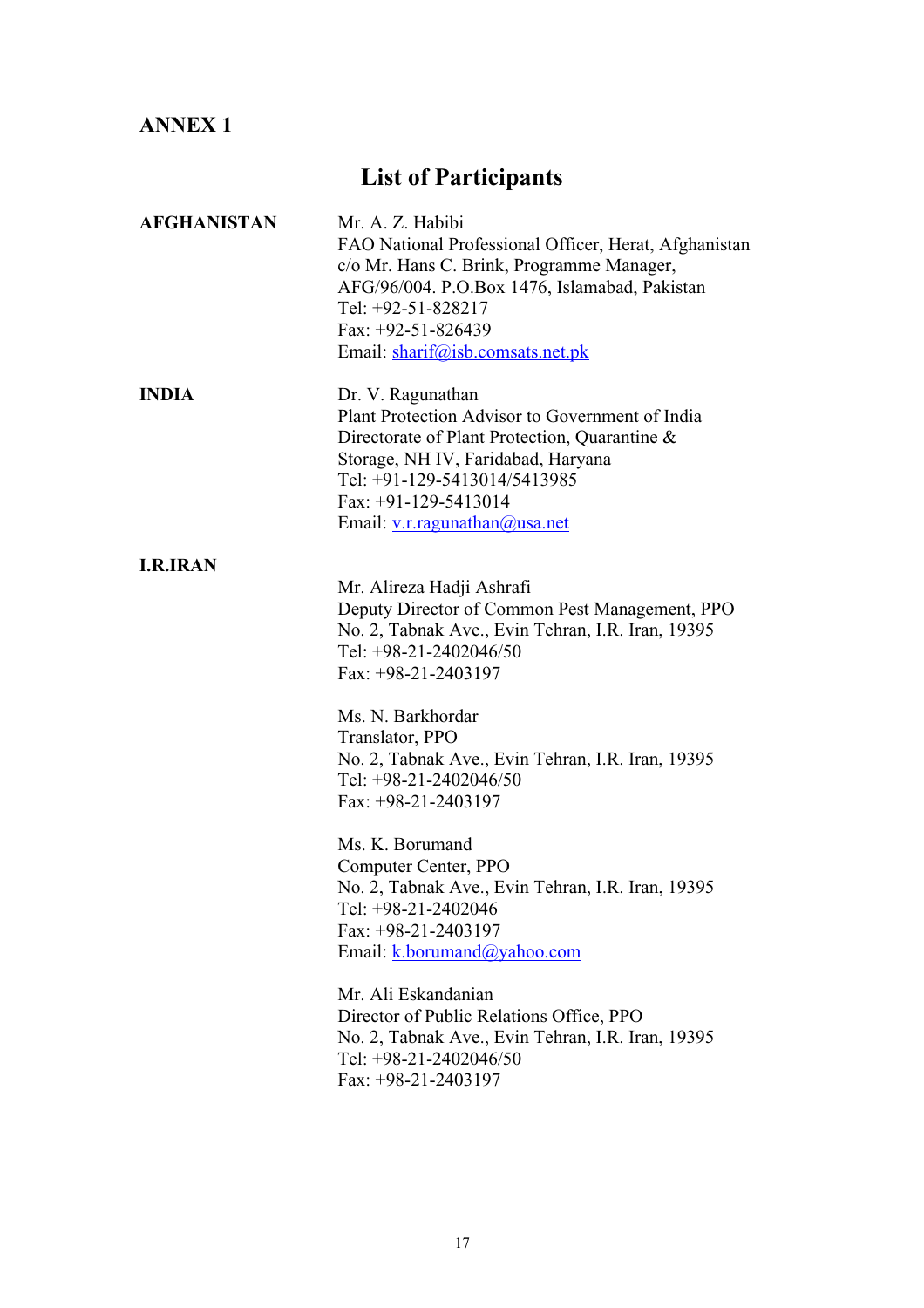Mr. Mehdi Ghaemian Locust Officer, PPO No. 2, Tabnak Ave., Evin, Tehran, I.R.Iran, 19395 Tel: +98-21-2402046/50 Fax: +98-21-2403197 Email: m\_ghaemian@hotmail.com

Mr. Hossein Ghassipour Director of Plant Protection Office in Khouzestan Prov. Plant Protection Management of Khouzestan, Golestan Rd, Ahwaz Tel: +98-611-340423 Fax: +98-611-329983

Mr. Mohammed Hussein Hemmatian Director of Financial Affairs, PPO No. 2, Tabnak Ave., Evin Tehran, I.R. Iran, 19395 Tel: +98-21-2402046/50 Fax: +98-21-2403197

Mr. Abbasali Hirbod Director of Common Pest Management, PPO No. 2, Tabnak Ave., Evin Tehran, I.R. Iran, 19395 Tel: +98-21-2402046/50 Fax: +98-21-2403197

Mr. Shirzad Behzadi Kheshtzadeh Expert in Charge of Plant Protection for Esfahan Agricultural Organization Agricultural Office of Shahinshahr, No. 33, 3rd St. Esfahan Tel: +98-3293-48490 Fax: +98-3293-45030

Mr. Fardin Malekshahi Director of Plant Protection Office in Hormozgan Prov. Plant Protection Management of Hormozgan, Bandarabbas Fax: +98-761-662386

Mr. Abbas Mehrzad Plant Protection Director of Kerman Kerman Agricultural Organization Tel: +98-341-212987 Fax: +98-341-47034

Mr. Bahram Naraghi PPO Consultant No. 2, Tabnak Ave., Evin Tehran, I.R. Iran, 19395 Tel: +98-21-2402046/50 Fax: +98-21-2403197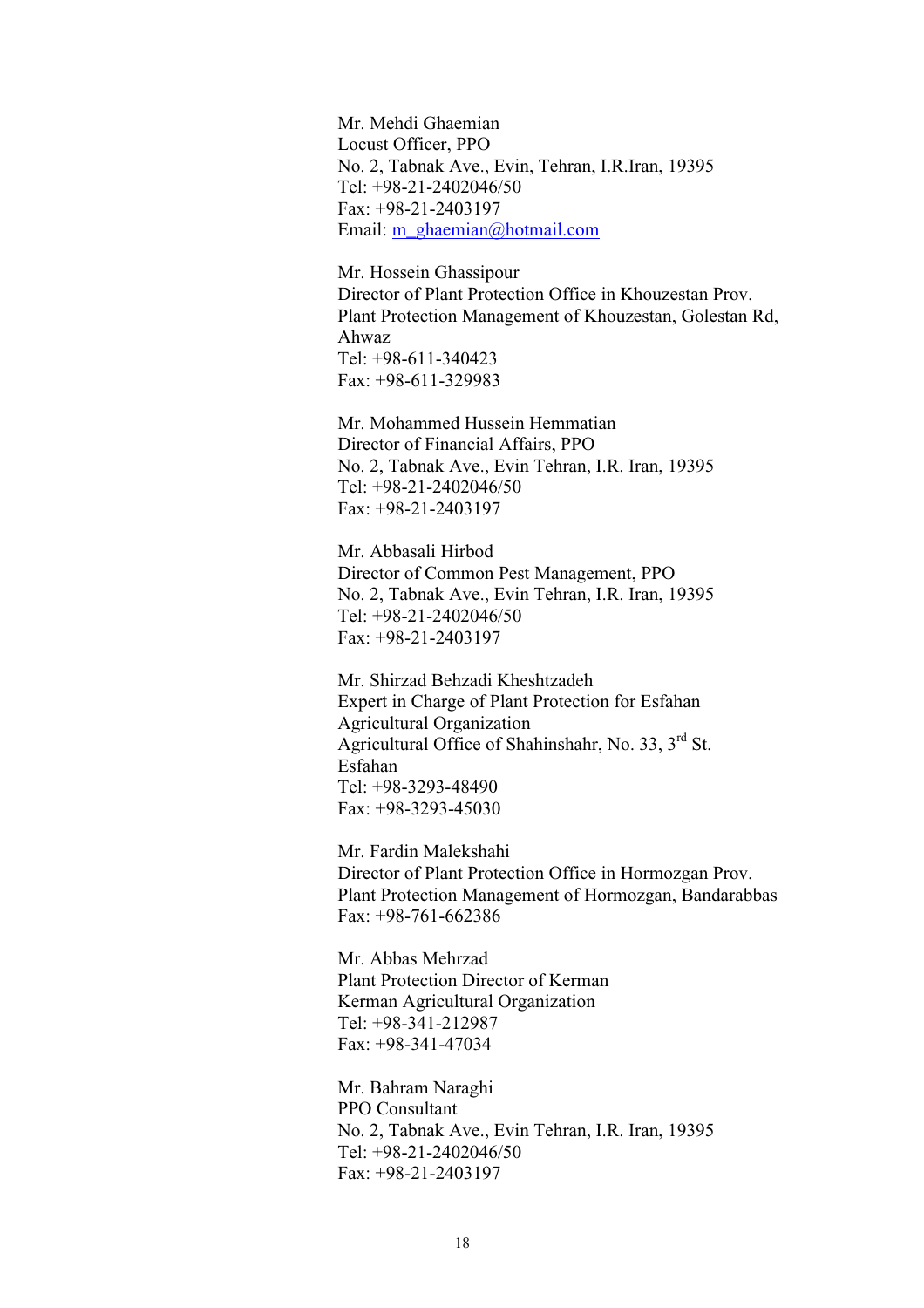Mr. Khosro Omrani Plant Protection Expert of Boshehr Bushehr Agricultural Organization Tel: +98-771-35056 Fax: +98 —771-2523752

Mr. Yusef Rigi Director of Plant Protection Office in Sistan & Baluchistan Prov. Plant Protection Management of Sistan & Baluchistan, Zahedan Fax: +98-541-2419382

Mr. Mohammad Sarvi Director of Plant Protection Office in Fars Prov. Plant Protection Management of Fars Prov., Enghelab Ave., Shiraz Tel: +98-71-333078 Fax: +98-71-335076

Mr. Kourosh Sepehr PPO Consultant No. 2, Tabnak Ave., Evin Tehran, I.R. Iran, 19395 Tel: +98-21-2402046/50 Fax: +98-21-2403197

Mr. Eslam Shahrokhi Director of Plant Protection Office in Jiroft Area Plant Protection Management of Jiroft, Jiroft Tel: +98-348-8412 Fax: +98-348-6712

Mr. Mohammed Hussein Shariatmadar Deputy Minister Ministry of Agriculture, Keshavars Blvd, Tel: +98-21-653005

Mr. Morteza Sokhansanj Director of Plant Protection Organization No. 2, Tanbark Ave., Evin, Tehran, I.R.Iran, 19395 Tel: +98-21-242712 Fax: +98-21-2403197 Email: ppo@asid.moa.or.ir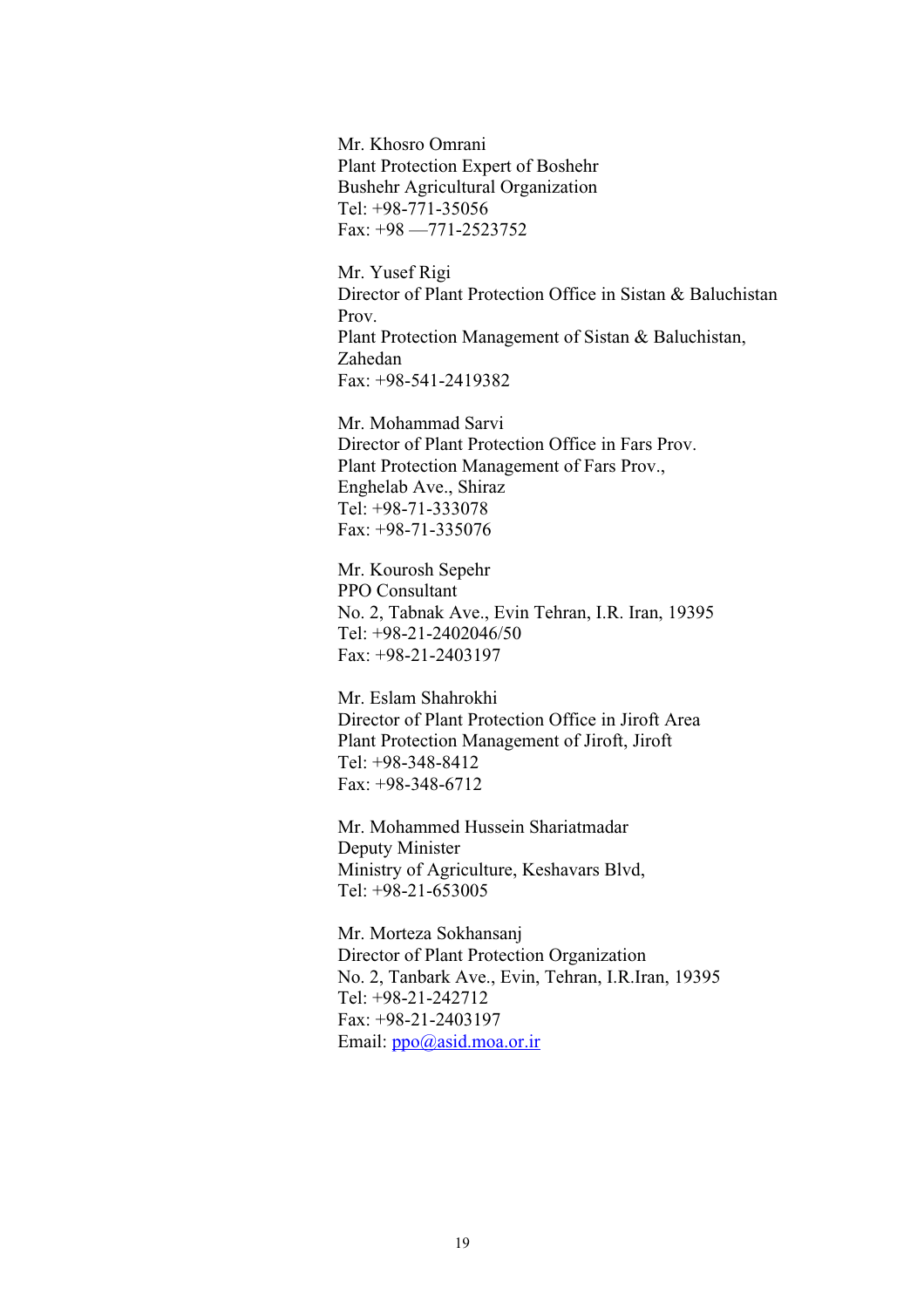| <b>PAKISTAN</b> | Mr. Zafar Ali Khan                                              |  |  |  |  |  |
|-----------------|-----------------------------------------------------------------|--|--|--|--|--|
|                 | Director General                                                |  |  |  |  |  |
|                 | Department of Plant Protection Ministry of Food                 |  |  |  |  |  |
|                 | Agriculture and Livestock                                       |  |  |  |  |  |
|                 | Malir Halt, Karachi — $27$                                      |  |  |  |  |  |
|                 | Tel: $+92-21-9218075$                                           |  |  |  |  |  |
|                 | Fax: $+92-21-9218073$                                           |  |  |  |  |  |
| <b>FAO</b>      | Dr. Gamal Ahmed                                                 |  |  |  |  |  |
|                 | FAO Representative to the I.R. Iran                             |  |  |  |  |  |
|                 | Ministry of Agriculture, 17 <sup>th</sup> floor, Keshavarze Blv |  |  |  |  |  |
|                 | Tel: +98-21-6123702/6123701/650731                              |  |  |  |  |  |
|                 | Fax: $+98-21-654104$                                            |  |  |  |  |  |
|                 | Email: fao.irn@field.fao.org                                    |  |  |  |  |  |
|                 | Mr. Clive Elliott                                               |  |  |  |  |  |
|                 | Senior Officer, Locust and Other Migratory Pests Group,         |  |  |  |  |  |
|                 | AGP                                                             |  |  |  |  |  |
|                 | Tel: $+39-06-570-53836$                                         |  |  |  |  |  |
|                 | Fax: $+39-06-570-55271$                                         |  |  |  |  |  |
|                 | Email: <i>Clive.elliott@fao.org</i>                             |  |  |  |  |  |
|                 | Mr. Keith Cressman                                              |  |  |  |  |  |
|                 | Information and Forecast Officer,                               |  |  |  |  |  |
|                 | Locust and Other Migratory Pests Group, AGP                     |  |  |  |  |  |
|                 | Tel: +39-06-570-52420                                           |  |  |  |  |  |
|                 | Fax: $+39-06-570-55271$                                         |  |  |  |  |  |

Email: Keith.cressman@fao.org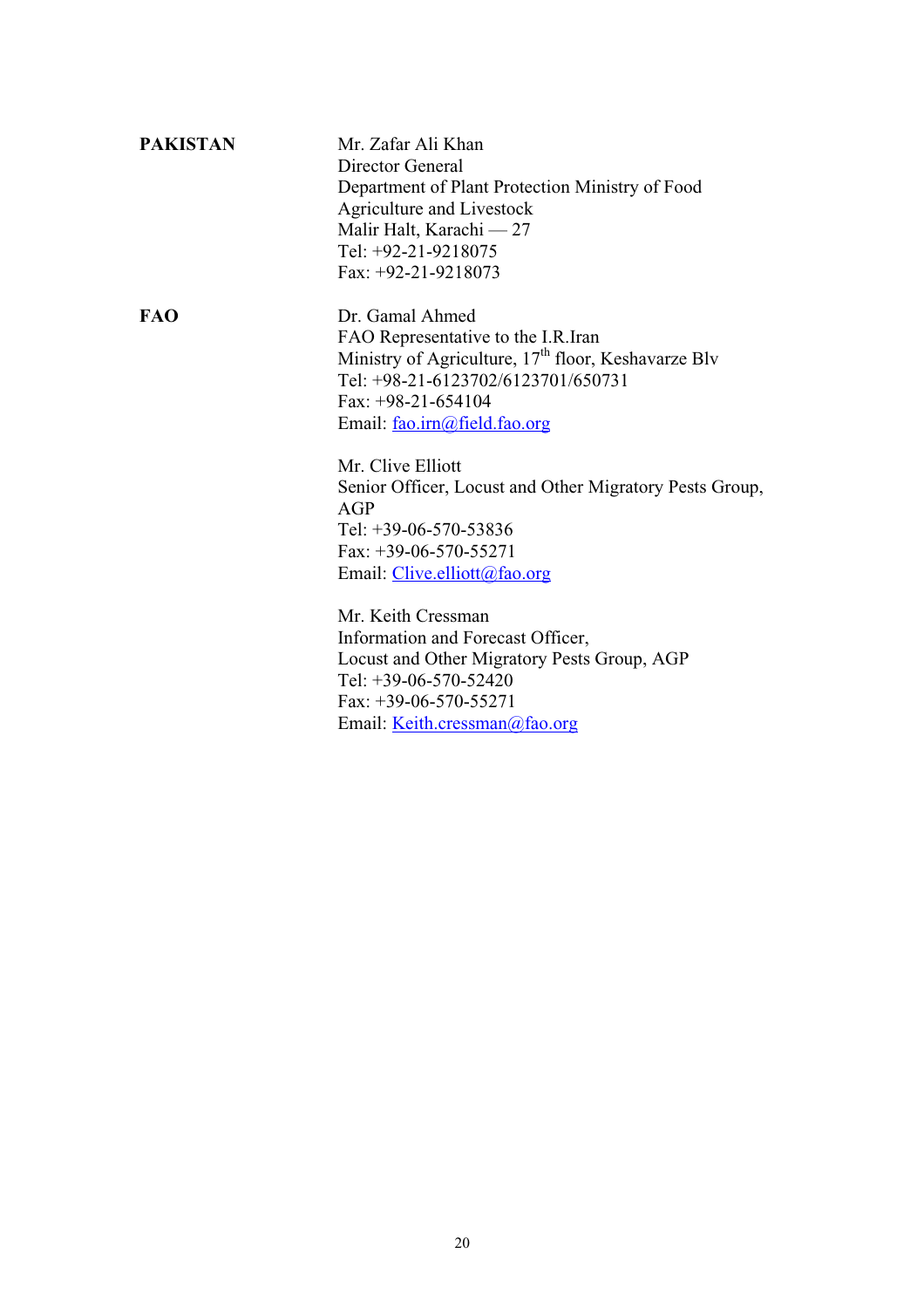### **TWENTY-SECOND SESSION OF THE COMMISSION FOR CONTROLLING THE DESERT LOCUST IN THE EASTERN REGION OF ITS DISTRIBUTION AREA IN SOUTH WEST ASIA AND THIRTEENTH SESSION OF ITS EXECUTIVE COMMITTEE**

#### **Tehran, I.R. Iran, 17-21 September 2000**

#### **PROVISIONAL AGENDA**

- 1. Opening of the Session.
- 2. Election of the Chairman and Vice-Chairman of the Commission.
- 3. Adoption of the Agenda.
- 4.Election of the Drafting Committee.
- 5. The Desert Locust Situation, November1998 to September 2000, and Outlook to the end of 2000: including a review of the Desert Locust Survey and Control Activities Carried out by the Member Countries since the last Session and an updated assessment of the Anti-Locust Survey and Control Potential Available in Member Countries of the Commission.
- 6.Review of Recommendations of the Twenty-first Session of the Commission and of the Thirteenth Session of the Executive Committee and Progress Made.
- 7. Report on the Joint-Surveys between I.R.Iran and Pakistan.
- 8. Improving Locust Survey, Control and Training in Member Countries.
- 9.Possible updating of the Establishment Agreement for the Commission.
- 10. Financial position of the Commission 1998-1999-2000, Assistance Provided to Member Countries: Budget for 2000/2001.
- 11. Any Other Business.
- 12. Date, Place and Agenda for the Next Session.
- 13. Adoption of the Report.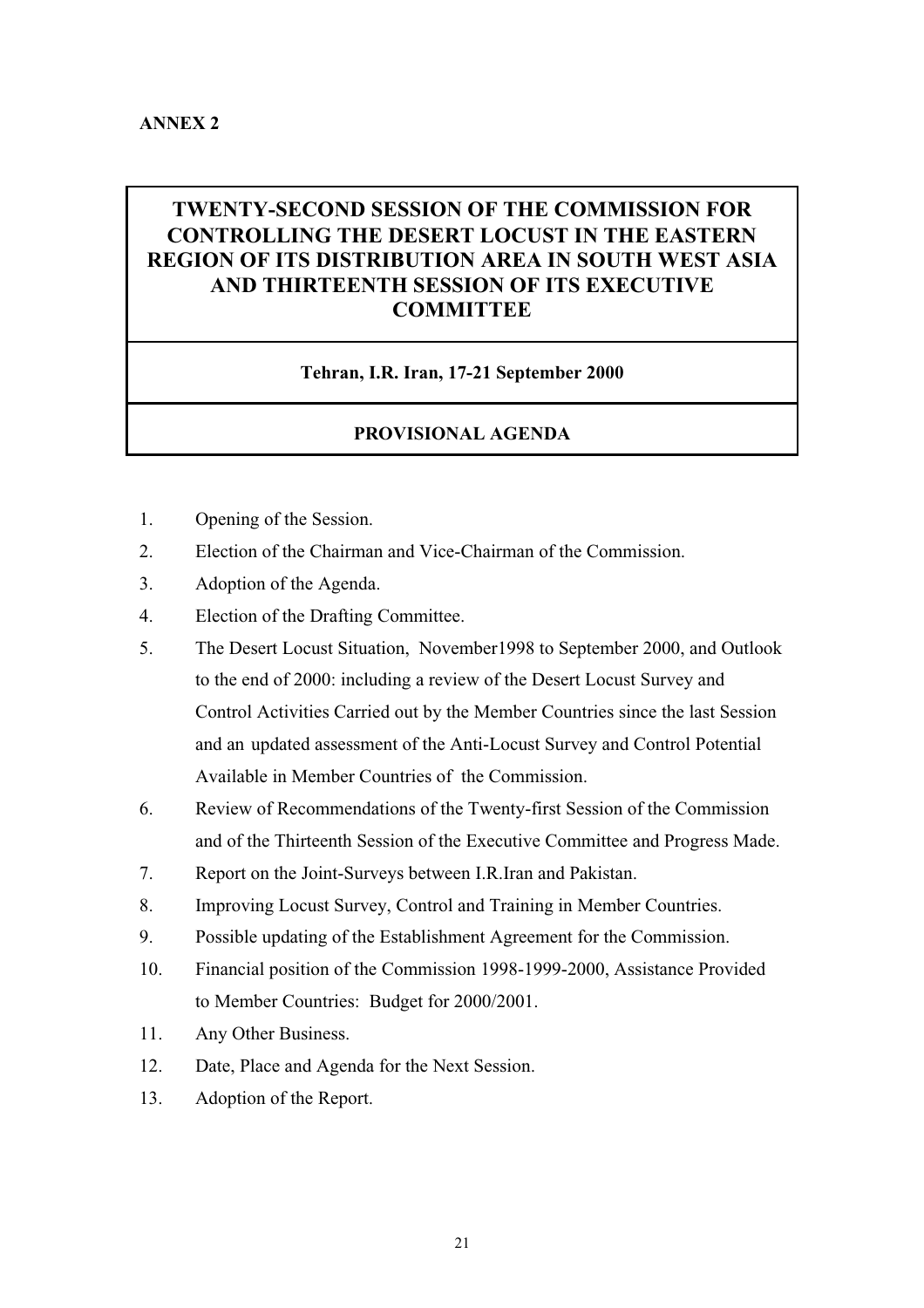#### **ANNEX 3**

### **Desert Locust situation and outlook**

#### **Overview**

The Desert Locust situation remained calm throughout the Region during the period under review. Only low numbers of solitarious adults were present at times during the spring in Baluchistan of Iran and Pakistan and during the summer along the Indo-Pakistan border. No breeding was reported in the spring or summer areas as a result of relatively poor rainfall and dry conditions associated with a prolonged drought in the Region. The possibility of locust movement into the Region as well as westward emigration are not thought to have occurred during the period due to the poor breeding conditions and low population levels.

#### **Details**

#### **(a) Spring 1999**

Isolated adults were present in a few places on the south-eastern coastal plains of Iran from December 1998 to April 1999. Moderate rains fell on the coast in March but these were late and, as they were not followed by any further rainfall, breeding did not occur. In western Pakistan, isolated adults first appeared in coastal areas of Baluchistan in early February where they persisted until May. Some of these moved into the interior in early April. Although seasonal rains started in January which is earlier than usual and widespread rains fell the following two months, breeding was not reported. This suggests that breeding probably did not occur in either country or was limited to such an extent that it occurred at a very low and insignificant level which was impossible to detect. In India, individual adults were seen at times in one or two places of Rajasthan during the winter and spring.

#### **(b) Summer 1999**

Rains started falling earlier than usual with the arrival of a cyclone on 20-25 May. Heavy rains and winds up to 270 kph caused severe flooding in the Kutch district of Gujarat, India and in southern Sindh province, Pakistan. Most of the rain fell south of traditional Desert Locust areas but some extended northwards into the summer breeding areas of Rajasthan where Bikaner reported 63 mm and Jaisalmer 19 mm in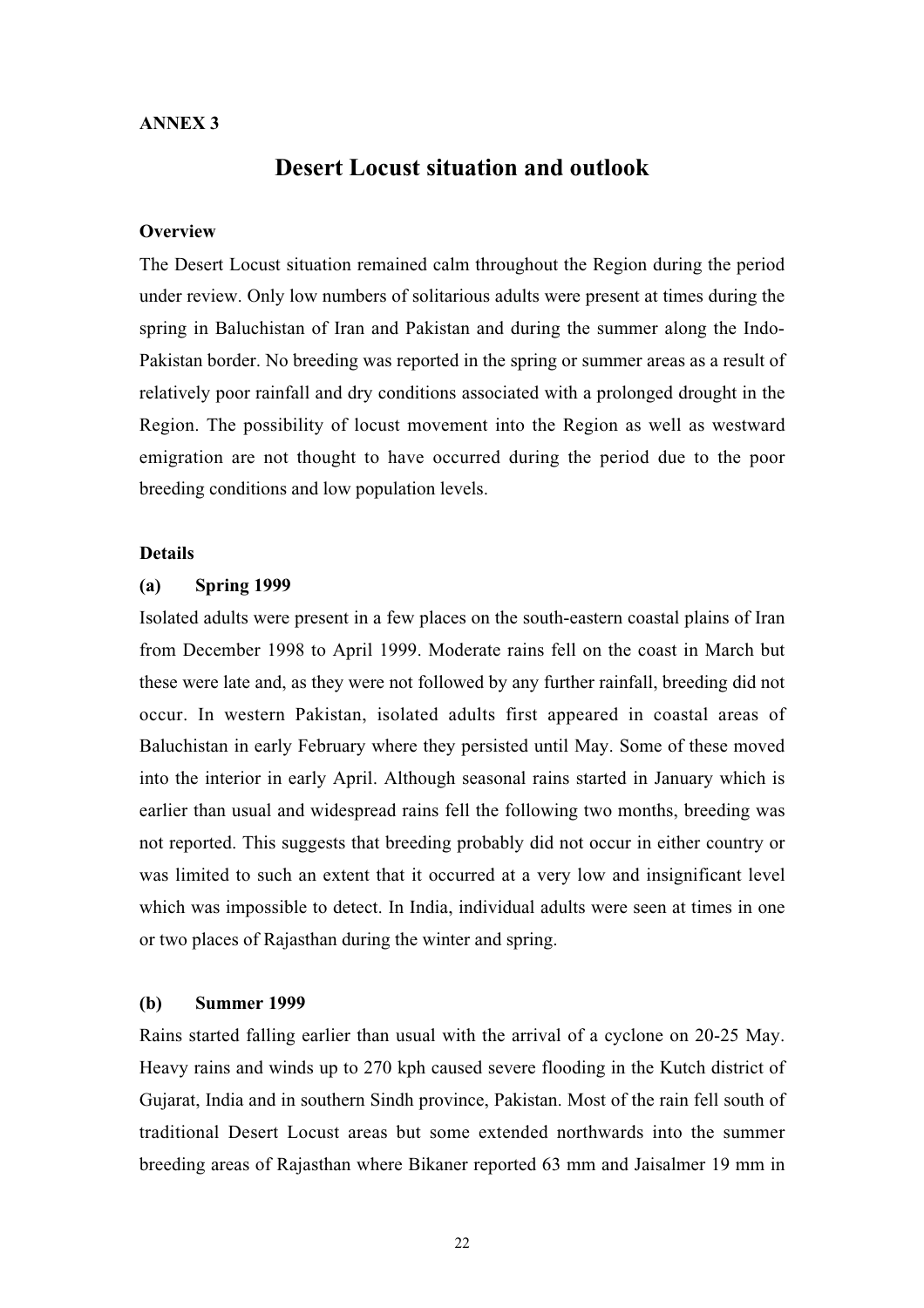one day. In India, no rains fell in June and July but heavy rains occurred in August. In Pakistan, there was a one month gap in the monsoon rains in July. Locusts were first seen in the Indo-Pakistan summer breeding areas in late June where very low numbers were scattered from Tharparkar to Cholistan, Pakistan until the end of October. A few adults were present in adjacent areas of Rajasthan, India from June to mid October. The rains progressively declined at the end of the summer, first in the northern portion of the summer breeding areas (Cholistan, Pakistan) in September followed by Rajasthan (October) and finally Tharparkar (November). Although breeding was not specifically reported in both countries, there is possibility that it did occur in a few places at such a low level that it was not detectable. In Iran, low numbers of adults were seen at times during the summer in a few places on the south-eastern coastal plains.

#### **(c) Spring 2000**

Rainfall was more sporadic in 2000 than the previous year, falling in two periods, January-February and April-May with a dry month in between. The quantity and distribution of these rains were less than in 1999. No locusts were reported in the Region until late February 2000 when a few individual adults were seen in coastal and subcoastal areas of western Pakistan. Low numbers of adults persisted in these areas until May. Drought conditions are thought to have prevented or severely limited breeding for the second year in a row. No locusts were reported from Iran or India during the winter and spring.

#### **(d) Summer 2000**

Low numbers of adults were first reported in the summer breeding areas in early July in Tharparkar and Cholistan, Pakistan and in late July in Rajasthan, India. Subsequently, additional locusts were seen in the Khipro Desert, Pakistan. As of early September, breeding conditions were favourable but hoppers have not been reported and locust numbers have continued to remained low and insignificant. Monsoon rains commenced in July in both countries but to date much less rain has fallen than in 1999.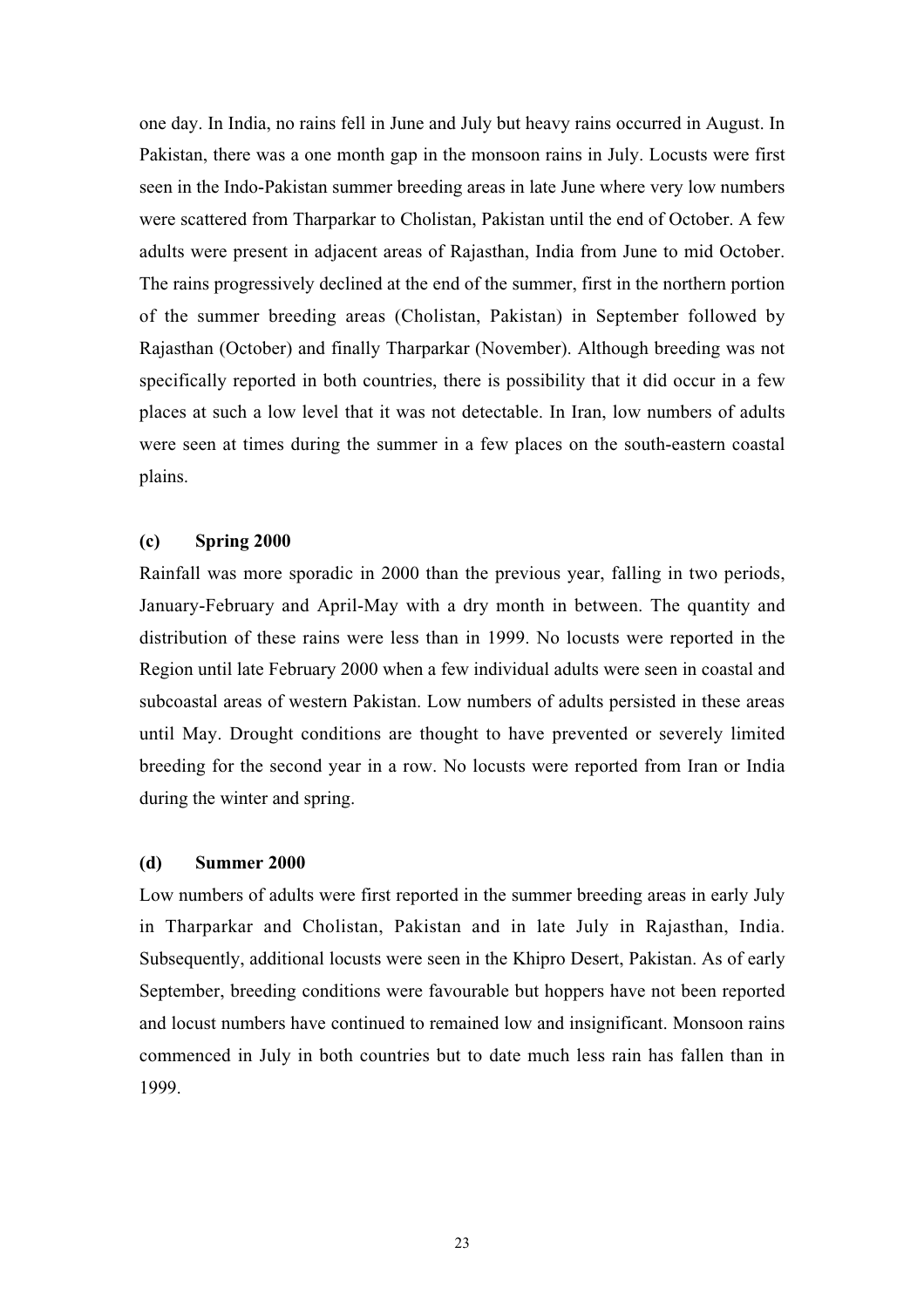#### **Forecast until the end of 2000**

The Desert Locust situation is expected to continue to remain calm in the Region through the end of the year. Breeding during the current summer is thought to have been on an extremely small scale, giving rise to very few adults. This suggests that any movement in the autumn west towards the spring areas of Baluchistan will be limited to just a few solitarious adults. As the situation is also calm in other regions, an influx of locusts into Southwest Asia is not likely for the remainder of this year.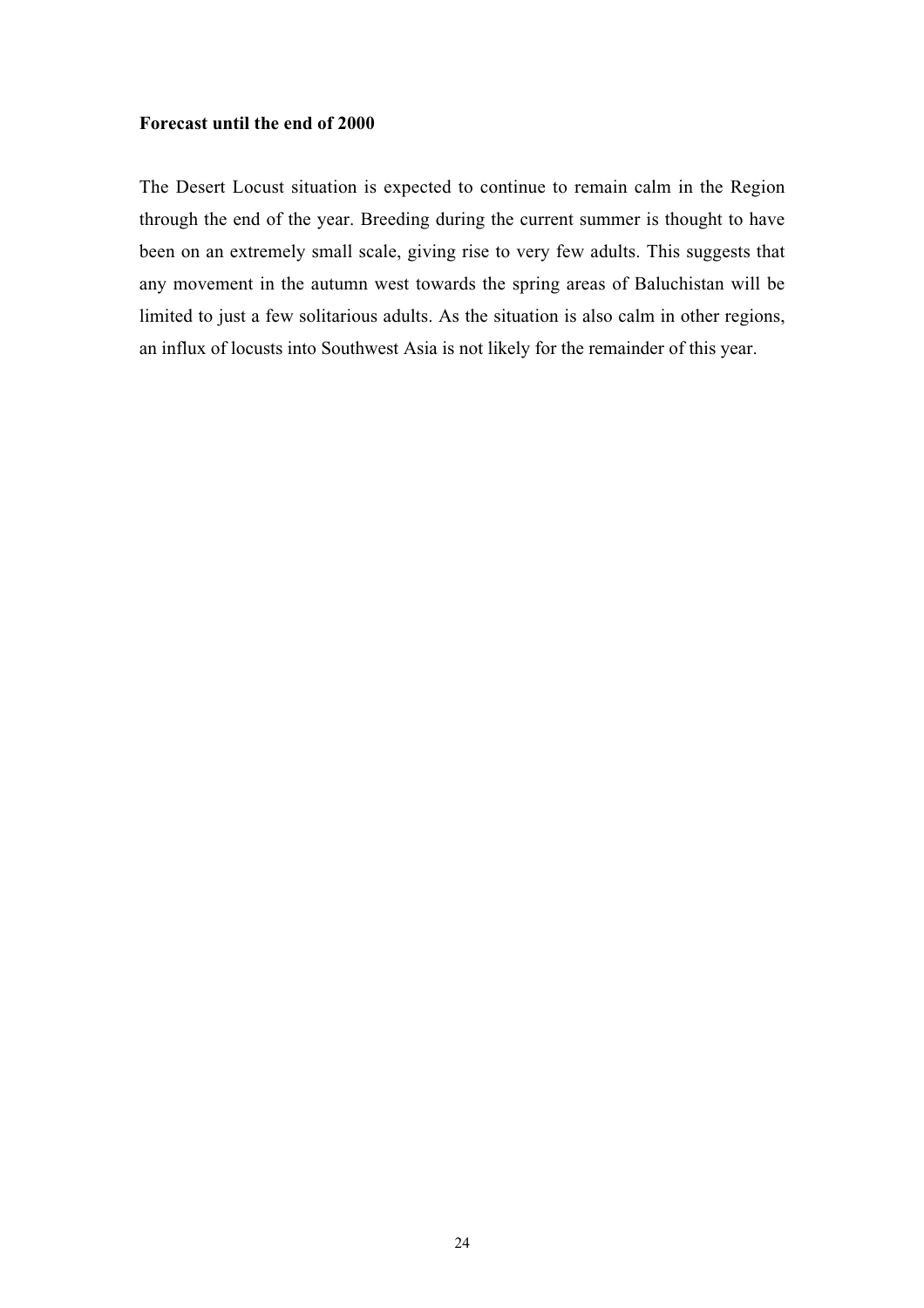# **Joint Survey Calendar of Events**

| $1-10$ Jan      | FAO sends official notification to Governments through the<br><b>FAORs</b>                                                                                                           |  |  |  |  |
|-----------------|--------------------------------------------------------------------------------------------------------------------------------------------------------------------------------------|--|--|--|--|
| $11 - 20$ Jan   | I.R. Iran and Pakistan Plant Protection authorities provide list<br>of participants to FAO and to the other countries, and a<br>planned itinerary for the teams                      |  |  |  |  |
| 21 Jan - 20 Mar | follow up the necessary actions by each country:                                                                                                                                     |  |  |  |  |
|                 | Visa, security authorizations, equipment, etc.<br>(a)<br>organize and conduct a national training course on<br>(b)<br>survey for officers who may be involved in the Joint<br>Survey |  |  |  |  |
| 31 Jan          | FAO dispatches authorisations to FAORs in each country:                                                                                                                              |  |  |  |  |
|                 | for payment of DSA* to participants<br>(a)<br>for General Operating Expenses<br>(b)                                                                                                  |  |  |  |  |
| 21 Mar - 30 Mar | final preparations                                                                                                                                                                   |  |  |  |  |
| 1 Apr           | start of the Joint Survey                                                                                                                                                            |  |  |  |  |
| 15 Apr          | Team Leaders send mid-survey results (FAO forms) to FAO<br>HQ from Zahedan                                                                                                           |  |  |  |  |
| 1 May           | Team Leaders submit final report to FAO HQ                                                                                                                                           |  |  |  |  |

\* DSA rates: US\$ 80 for team leader, US\$ 70 for survey officer and US\$ 50 for the assistant.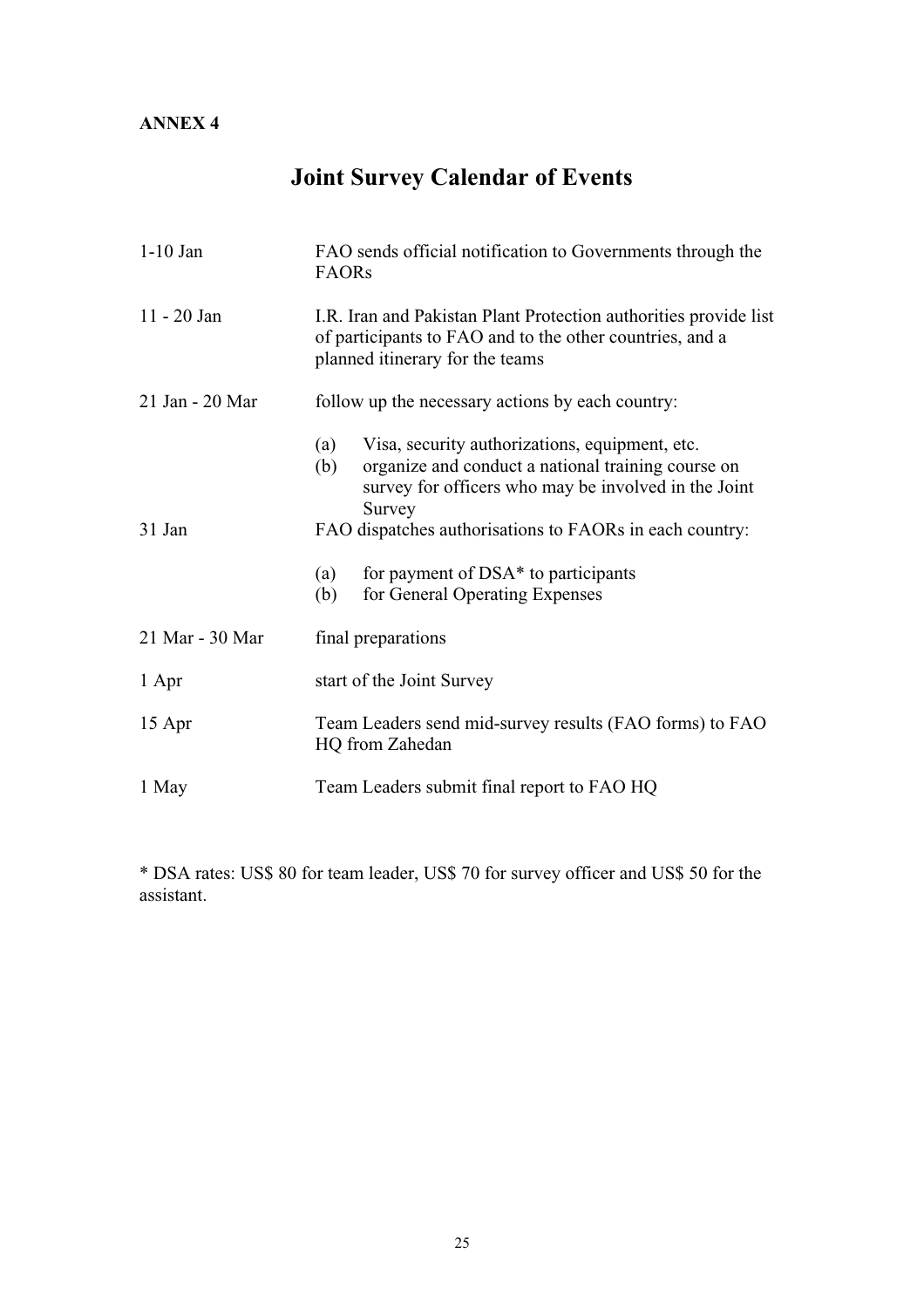## **Financial Position of the Commission, 1998-1999-2000: Assistance provided to Member Countries: Budget for 2001/2002**

#### **1. Introduction**

At the last Commission Session, complete accounts up to 1997 and the indicative expenditure for 1998 for the Commission s Trust Fund MTF/RAS/001/MUL were presented. This paper covers the final accounts for 1998, 1999 and the indicative expenditure for 2000. The overall financial position is shown in Table 1. Details of the expenditure year by year for the reporting period are given in Table 2. The current status of contributions made by Member Countries is given in Table 3.

It should be noted that in May 1999, FAO changed its computerised financial system from FINSYS to ORACLE. This required that individual budget lines be re-defined and re-coded. Table 2 b) shows the conversion from one system to the other, as applying to the final expenditure in 1998. Some errors have inevitably occurred in making the change and these are gradually being corrected.

#### **2. Noteworthy Points in the Tables**

#### 2.1. Overall Situation:

The budget approved at the last Session was US\$ 190,000 for 1999 and \$ 71,450 for 2000, a total of \$ 261,450 for the two year period. Because of the difficulties involved with the conversion from FINSYS to ORACLE in 1999, the total expenditure that year was a modest \$ 51,160 (for further details, see item 2.2. below). The unspent funds were carried forward to 2000 to give a total budget this year of \$ 205,624.

Table 1 also shows that the current balance of unallocated funds is \$ 91,836, excluding contributions that will be made for the year 2000, for which the call for contributions has only recently been sent out. In deciding on the budget for 2001 and 2002, the expectation of the level of contributions over this three year period needs to be taken into account. Depending on what information delegates bring to the Session, a somewhat enlarged budget for 2001 and a standard budget for 2002 could be considered.

#### 2.2. Detailed 1998 & 1999 Expenditure [Table 2 a), b), c) and d)]:

The expenditures given are generally self-explanatory. A few points are mentioned below and further explanations can be provided if required. In Table 2 a), it should be noted that the sprayers bought for I.R.Iran related to the 1997 Commission training course held in that country. They were needed in order to demonstrate ULV spraying techniques. The costs of the sprayers were only finalized in the 1998 accounts.

The conversion table in 2 b) shows that the main change, apart from the new codes, is in General Operating Expenses. Costs for printing of Commission reports, which is done within FAO HQ, is now recorded as a Chargeback, instead of as a component of GOE.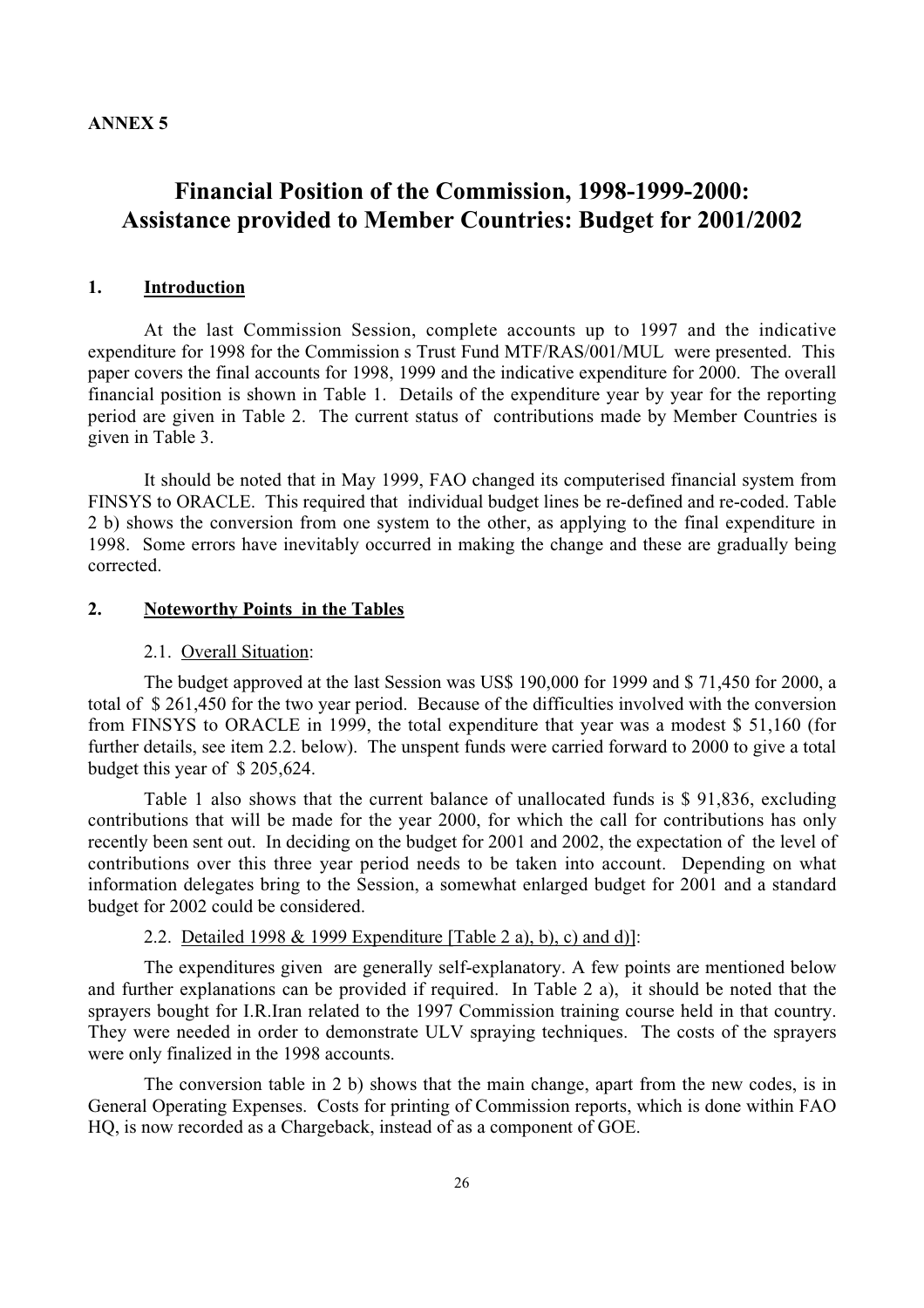In Table 2 c), charges are recorded for the travel of the Commission s Chairman Dr. Rajak to Rome. Since this travel had to be cancelled at the last moment for personal reasons, the ticket was never used and enquiries are being made with the FAO Representation in India to arrange a credit which will be recorded in 2000. It should also be noted that the local currency contribution made for 1998 by the I.R.Iran was erroneously credited to 1999 expenditure under code 6300 (\$15,257.19). To correct this error, a debit of the same amount and the 13% support cost charge (1,983), i.e. 17,240.19, will need to be introduced into 2000. The current commitments and expenditure in 2000, as at 31 July, are shown as \$ 102,788. With the Rajak travel credit and the contribution debit, this total should be adjusted to 118,513, leaving an estimated unspent balance of \$ 87,111 from which appropriate support costs should be deducted. The Session may wish to discuss which of the remaining activities originally planned should be covered with these funds.

#### 2.3. Member Country Contributions:

Data on the contributions received are presented in Table 3 a), b) and c). In 1998, none of the member countries are recorded as having paid their contributions in full. For India, it appears that the shortfall is 25% and the explanation may be that the local currency part of the contribution was not paid. For Pakistan, only 62 % was paid. As explained, a payment of \$15,257.19 in local cuurency was made by I.R.Iran, but was entered wrongly by FAO. This amount is now recorded in 2000 (Table c)).

In 1999, there was a major improvement in contributions with India, Iran and Pakistan all paying in full and Pakistan paying off the balance due for 1998 and an amount of \$ 5,030.78 from arrears owed. It must be hoped that this trend is maintained in 2000 onwards and that member countries also manage to make further setlements of their arrears. This will allow more activities to be planned and further improvements to be made in locust survey and control equipment.

#### **3. Assistance provided to Southwest Asia Countries from FAO EMPRES**

It was reported to the previous Session that FAO funded limited activities in Southwest Asia from its Regular Programme EMPRES budget between 1996 and 1998, including US\$ 20,101 spent in 1998. In 1999, with a continuing calm locust situation in the region, no RP EMPRES funds were spent. In 2000, assistance to the value of \$16,000 has been budgeted, including 10,000 for training and 6,000 for joint surveys.

#### **4. Programme of Work and Budget for 2001/2002**

It is proposed that the  $22<sup>nd</sup>$  Session should decide on the level of annual expenditure in the next two years. The standard budget and distribution of funds is shown below. However, the expected contributions from 2000 onwards and the existing unallocated balance of \$ 91,386 should be atken into account.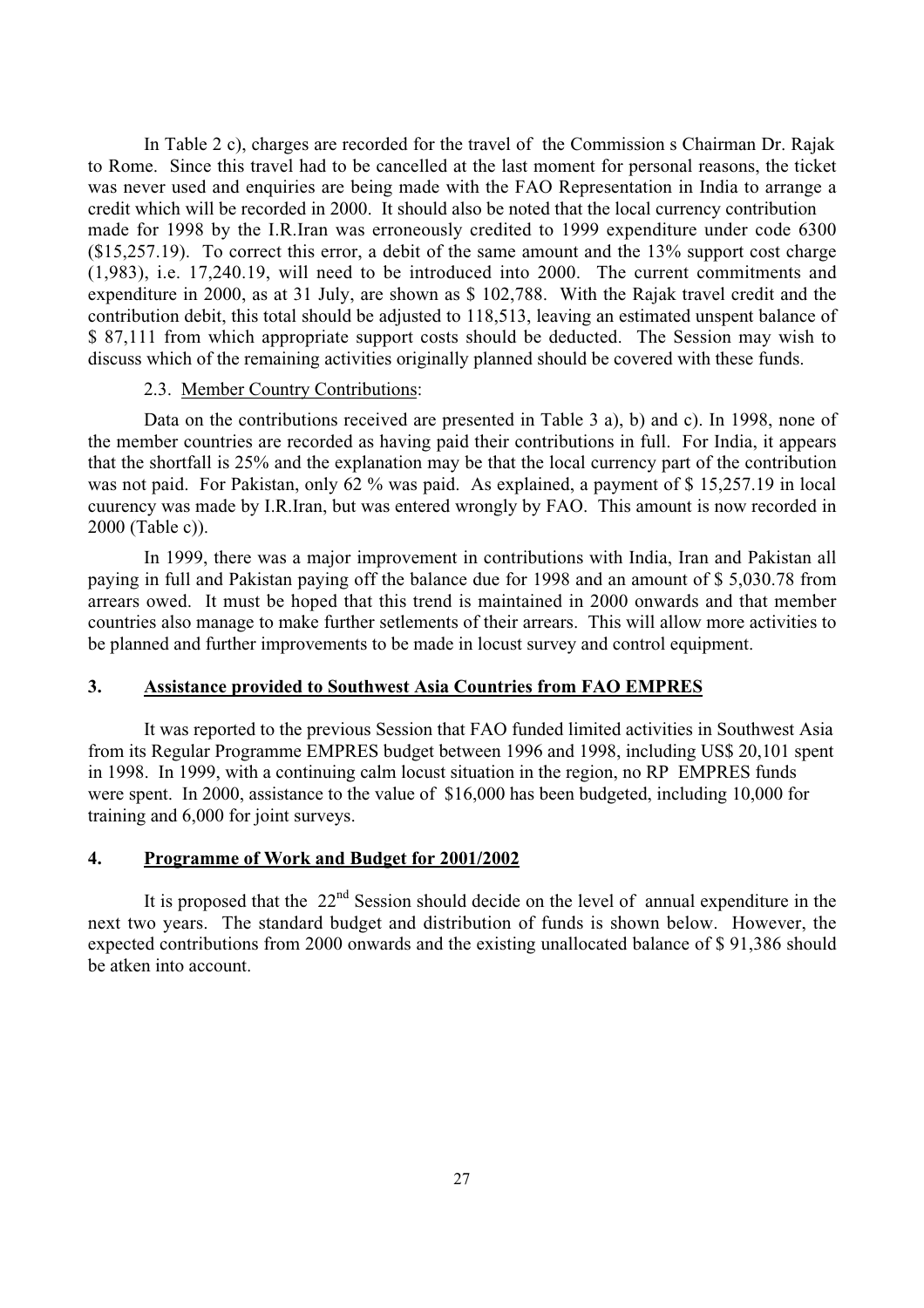| <b>Code</b> | <b>Item</b>                       | $2001$ (US\$) | 2002 (US\$) |
|-------------|-----------------------------------|---------------|-------------|
| 5570        | Consultants                       | 7,000         | 7,000       |
| 5650        | <b>Contractual Services</b>       | 1,810         | 1,810       |
| 5900        | Travel                            | 15,000        | 15,000      |
| 5920        | Fellowships & Training            | 12,000        | 12,000      |
| 6000        | <b>Expendable Equipment</b>       | 7,000         | 7,000       |
| 6100        | Non-expendable Equipment          | 20,000        | 20,000      |
| 6300        | <b>General Operating Expenses</b> | 2,000         | 2,000       |
|             | Sub-Total:                        | 64,810        | 64,810      |
| 6130        | <b>Support Costs:</b>             |               |             |
|             | 5% for codes 6000 & 6100          |               |             |
|             | 13% for other codes               | 6,265         | 6,265       |
|             | Unallocated balance               | 375           | 375         |
|             | Total:                            | 71,450        | 71,450      |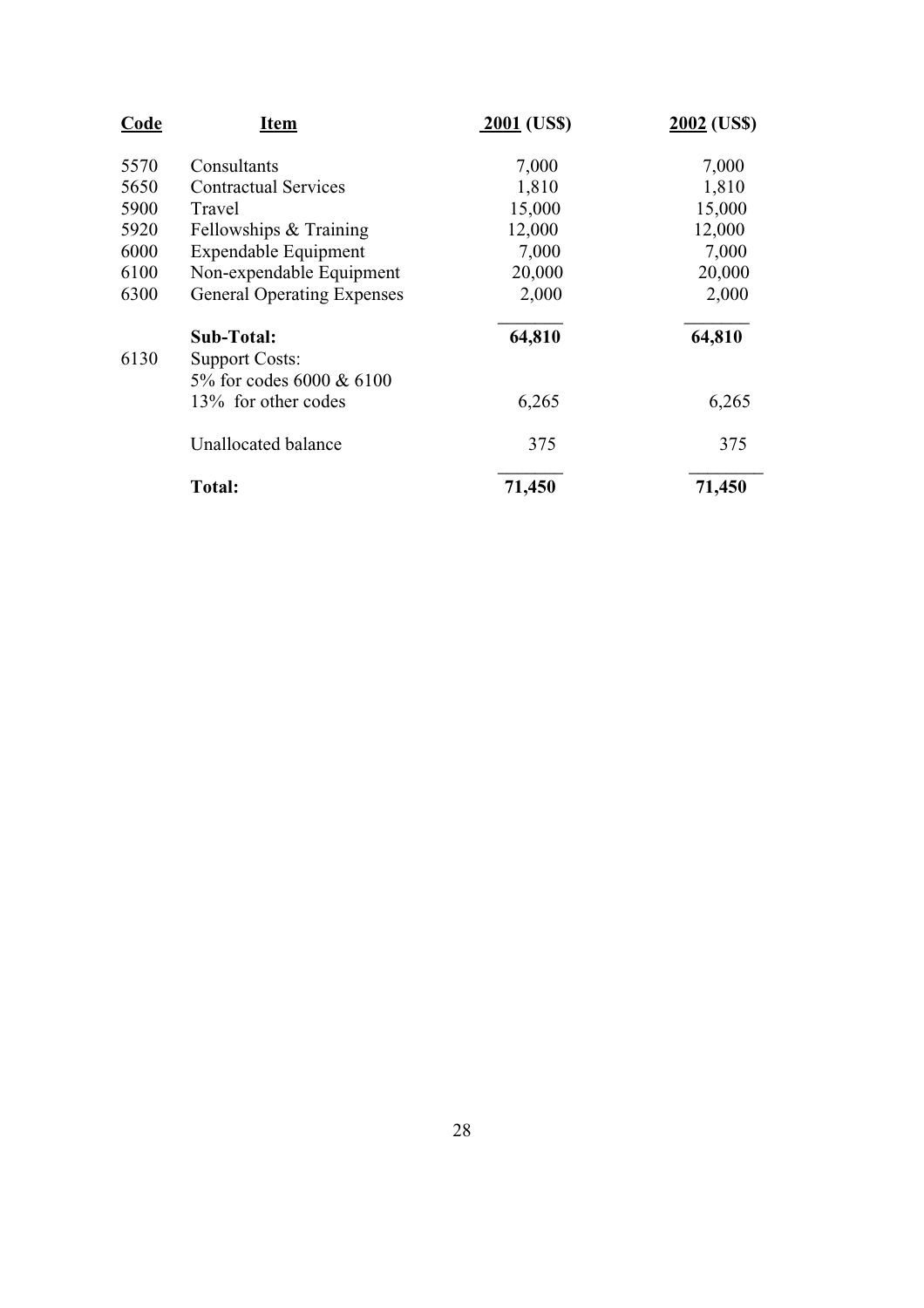#### **Trust Fund no. 912300 - MTF/RAS/001/MUL**

### **Commission for Controlling the Desert Locust in South-West Asia**

### **Summary Budget and Expenditures at 30 June 2000**

| <b>Receipts</b>                                                              | <b>Prior Years</b> | 1998     | 1999         | 2000          | <b>Total</b>  |              |              |  |
|------------------------------------------------------------------------------|--------------------|----------|--------------|---------------|---------------|--------------|--------------|--|
| Contributions                                                                | 2,016,804          | 30,631   | 80,180       | 15,257        | 2,142,872     |              |              |  |
| Interest                                                                     | 119,398            | 15,644   | 11,817       | 0             | 146,859       |              |              |  |
| <b>Total</b>                                                                 | 2,136,202          | 46,275   | 91,997       | 15,257        | 2,289,731     |              |              |  |
| <b>Expenditure</b>                                                           | <b>Prior Years</b> | 1998     | 1999         | 2000          | <b>Future</b> | <b>Total</b> | <b>Total</b> |  |
|                                                                              |                    |          |              | (provisional) | years         | (excl. 2000) | (incl. 2000) |  |
| <b>Account</b>                                                               |                    |          |              |               |               |              |              |  |
| 5300 Salaries Professional                                                   | 63                 | 0        | 0            | 0             |               | 63           | 63           |  |
| 5500 General Service                                                         | $\Omega$           | $\Omega$ | 0            | 0             |               | $\bf{0}$     | O            |  |
| 5570 Consultants                                                             | 27,355             | $\Omega$ | 0            | $\Omega$      |               | 27,355       | 27,355       |  |
| 5650 Contracts                                                               | 5,073              | $\Omega$ | $\Omega$     | 8,500         |               | 5,073        | 13,573       |  |
| 5900 Travel                                                                  | 206,328            | 25,475   | 24,756       | 45,000        |               | 256,559      | 301,559      |  |
| 5920 Training                                                                | 60,658             | 0        | 0            | 21,000        |               | 60,658       | 81,658       |  |
| 6000 Expendable equipment                                                    | 46,038             | 0        | 7,768        | 16,000        |               | 53,806       | 69,806       |  |
| 6100 Non-expendable equipment                                                | 464,244            | 7,366    | 29,292       | 60,000        |               | 500,902      | 560,902      |  |
| 6110 Hospitality                                                             | 761                | 0        | $\mathbf{0}$ | $\Omega$      |               | 761          | 761          |  |
| 6300 General operating expenses                                              | 988,657            | 12,414   | $-10,428$    | 36,249        |               | 990,643      | 1,026,892    |  |
| 6400 General overhead expenses                                               | $\mathbf{0}$       | 0        | $\mathbf{0}$ | 100           |               | 0            | 100          |  |
| 6500 Chargeback                                                              | 11,308             | 541      | 639          | 500           |               | 12,488       | 12,988       |  |
| Sub-total                                                                    | 1,810,485          | 45,796   | 52,027       | 187,349       |               | 1,908,308    | 2,095,657    |  |
| 6130 Support costs (5% on codes 6000<br>and 6100; 13% on all other<br>codes) |                    |          |              |               |               |              |              |  |
|                                                                              | 74,800             | 5,364    | 3,799        | 18,275        |               | 83,963       | 102,238      |  |
| <b>Unallocated balance</b>                                                   |                    |          |              |               | 91,836        |              |              |  |
| <b>TOTAL</b>                                                                 | 1,885,285          | 51,160   | 55,826       | 205,624       |               | 1,992,271    | 2,197,895    |  |
| <b>Cash balance</b>                                                          | 250,917            | 246,032  | 282,203      | 91,836        |               |              |              |  |

NB: prior years expenses (up to 31/12/1981) are included in account 6300 (\$917,052)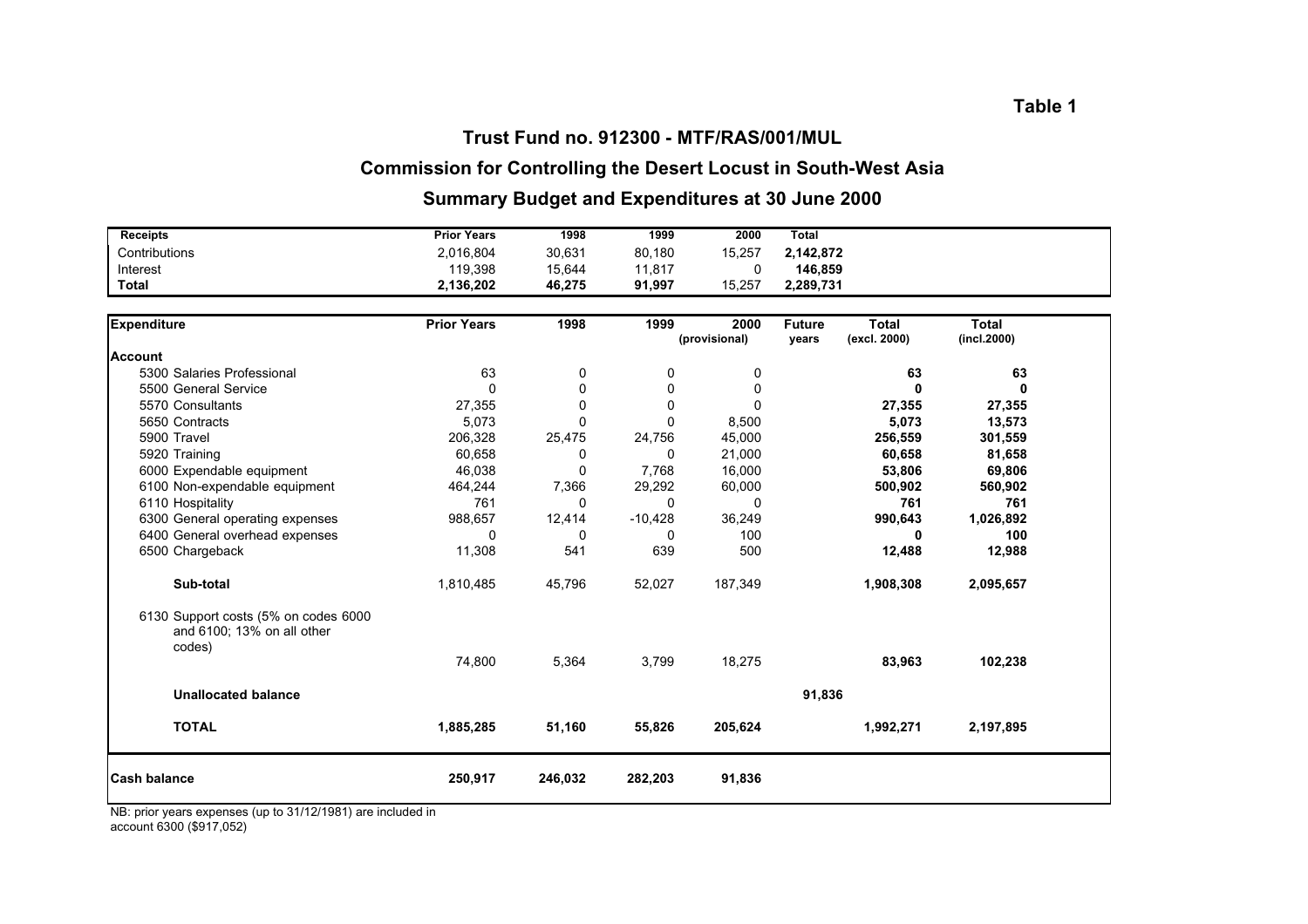## **Trust Fund MTF/RAS/001/MUL no: 912300 Commission for Controlling the Desert Locust in Southwest Asia Final expenditures for the year 1998**

|      |                                                                                                                                 |            | US\$      |
|------|---------------------------------------------------------------------------------------------------------------------------------|------------|-----------|
| 1100 | <b>International Experts and Consultants</b>                                                                                    | nil        |           |
| 1300 | <b>Administrative Support Personnel</b>                                                                                         | nil        |           |
| 2000 | <b>Duty Travel</b>                                                                                                              |            |           |
|      | Tickets/subsistence for participants in 21 <sup>st</sup> Session                                                                |            |           |
|      | of Commission, Delhi (Mohsin, Habibi, Ghaemian)                                                                                 | 5,712.31   |           |
|      | Subsistence: border survey Pakistan team                                                                                        | 9,100.00   |           |
|      | Subsistence: border survey Iran team                                                                                            | 8,300.00   |           |
|      | Cressman: travel to India:improved reporting                                                                                    | 4,354.10   |           |
|      | Adjustments prior years                                                                                                         | (1,991.39) |           |
|      | sub-total:                                                                                                                      |            | 25,475.02 |
| 4000 | <b>General Operating Expenses</b>                                                                                               |            |           |
|      | Printing costs: 11 <sup>th</sup> Executive Committee Report                                                                     | 541.00     |           |
|      | GOE for joint Pakistan/Iran border survey: Pakistan team                                                                        | 2,699.40   |           |
|      | GOE for joint Iran/Pakistan border survey: Iran team                                                                            | 904.29     |           |
|      | GOE for joint Pakistan/India border survey: Pakistan team                                                                       | 5,000.00   |           |
|      | Miscellaneous expenses for 21 <sup>st</sup> Commission (incl. supplies,<br>casual labour, postal/courier expenses, hospitality, |            |           |
|      | overtime, transport etc)                                                                                                        | 3,810.35   |           |
|      | sub-total:                                                                                                                      |            | 12,955.04 |
| 5000 | <b>Expendable equipment</b>                                                                                                     | nil        |           |
| 6000 | Non-expendable equipment                                                                                                        |            |           |
|      | Micronair sprayer for Iran training                                                                                             | 3,596.37   |           |
|      | Ulvamast sprayer for Iran training                                                                                              | 3,865.19   |           |
|      | Adjustments prior years                                                                                                         | (96.00)    |           |
|      | sub-total:                                                                                                                      |            | 7,365.56  |
| 8000 | <b>Fellowships and training</b>                                                                                                 | nil        |           |
| 9100 | <b>Support costs</b>                                                                                                            |            | 5,364.17  |
|      | <b>GRAND TOTAL:</b>                                                                                                             |            | 51,159.79 |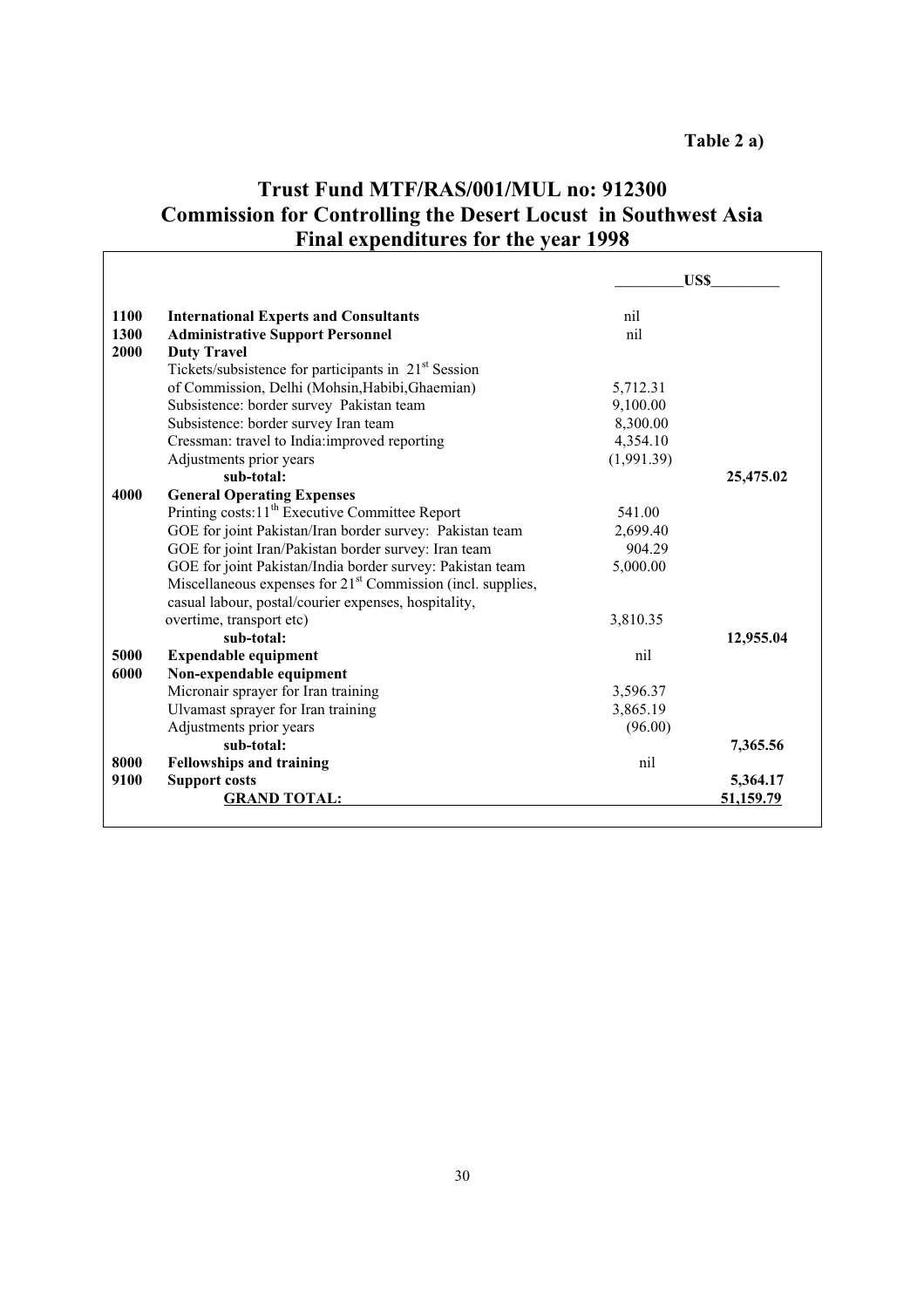### **Trust Fund MTF/RAS/001/MUL no: 912300 Commission for Controlling the Desert Locust in Southwest Asia ORACLE/FINSYS CONVERSION TABLE, AS FOR 1998**

| <b>Oracle Code and Description (US\$)</b> | <b>Corresponding FINSYS Code and Description (US\$)</b> |
|-------------------------------------------|---------------------------------------------------------|
| 5300 Salaries Professional                | 11.00 International Experts                             |
| 5500 Salaries General Service             | 13.00 Administrative Support Personnel                  |
| 5570 Consultants                          | 11.50 International Consultants                         |
|                                           | 17.00 National Experts                                  |
|                                           | 17.50 National Consultants                              |
| 5650 Contracts                            | 30.00 Contracts                                         |
| $5660 \Omega$ vertime                     | part of 13.00 Admin. Support Personnel                  |
| 5900 Travel (25,475)                      | 20.00 Duty Travel and All Other Travel (25,475)         |
| 5920 Training                             | 80.00 Fellowships and Training, excl. travel            |
| 6000 Expendable Equipment                 | 50.00 Expendable Equipment                              |
| 6100 Non-expendable Equipment (7,366)     | 60.00 Non-expendable Equipment (7,366)                  |
|                                           | 70.00 Acquisition/Improvement of Premises               |
| 6110 Hospitality                          | part of 40.00 General Operating Expenses                |
| 6150 Technical Support Services           | n.a.                                                    |
| 6130 Support Costs (5,364)                | 91.00 Support Costs (5,364)                             |
| 6300 General Operating Expenses (12,414)  | 40.00 General Operating Expenses (12,955)               |
| 6400 General Overhead Expenses            | part of 40.00 Pouch and Postal Services                 |
|                                           | part of 40.00 Telephone and FAX costs                   |
| 6500 Chargeback (541)                     | part of 40.00 Internal Printing Costs                   |
|                                           | part of 40.00 Interpreters                              |
| 6510 Chargeout                            | n.a.                                                    |
| (Total US\$ 51,160)                       | (Total US\$ 51,160)                                     |
|                                           |                                                         |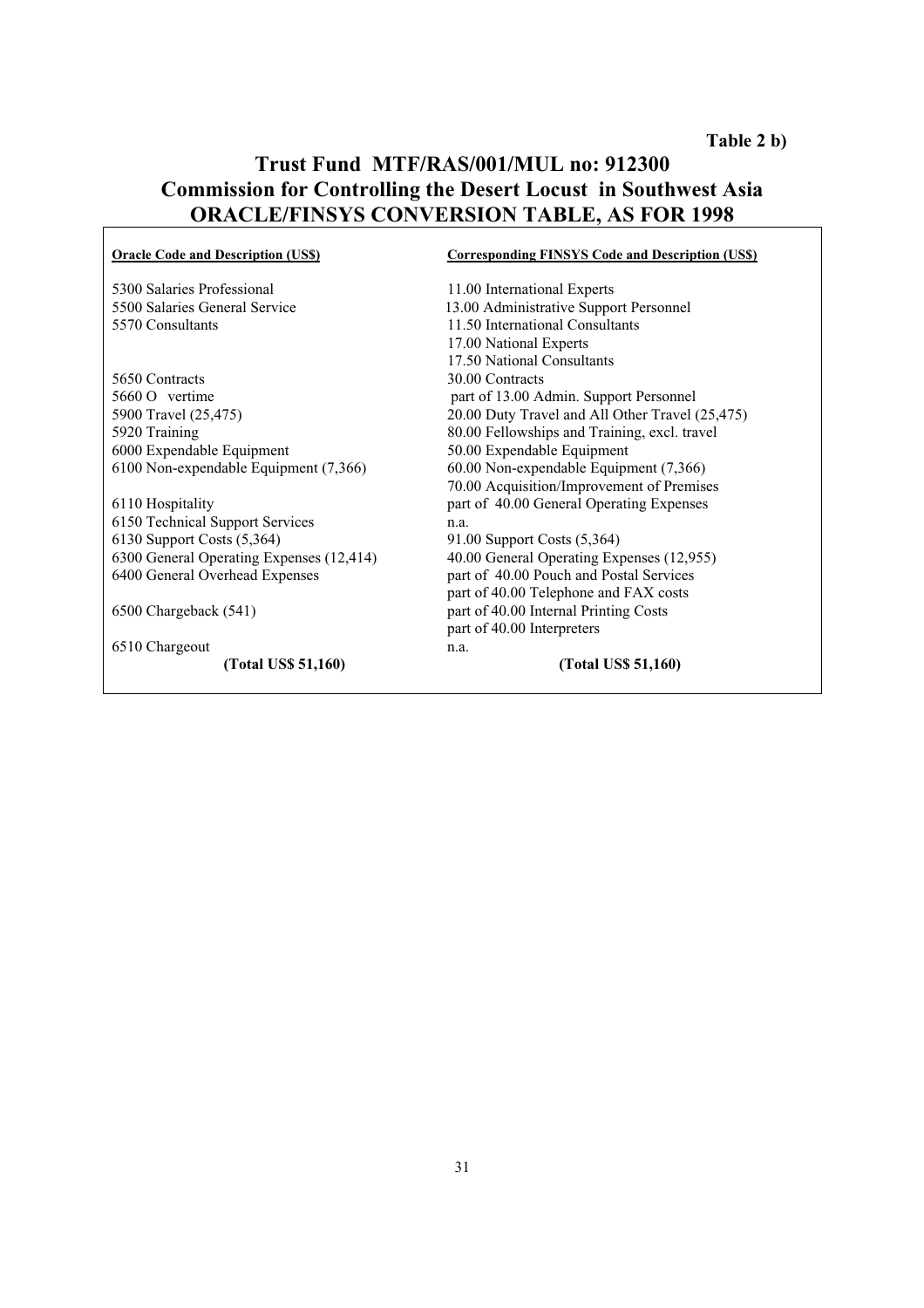### **Table 2 c)**

## **Trust Fund MTF/RAS/001/MUL no: 912300 Commission for Controlling the Desert Locust in Southwest Asia**

|             |                                                   |              | US\$                  |
|-------------|---------------------------------------------------|--------------|-----------------------|
|             | 5300 Salaries Professional                        | nil          |                       |
|             | <b>5500 General Service</b>                       | nil          |                       |
|             | 5570 Consultants                                  | nil          |                       |
|             | 5650 Contracts                                    | nil          |                       |
| 5900 Travel |                                                   |              |                       |
|             | Participation Cressman in Joint                   |              |                       |
|             | Locust Border Survey : Iran/Pakistan              | 4,224.06     |                       |
|             | Subsistence: Iran team, border survey             | 8,937.00     |                       |
|             | Subsistence: Pakistan team, border survey         | 10,080.08    |                       |
|             | Chairman Rajak s travel to Rome (to be credited)  | 1,515.00     |                       |
|             | sub-total:                                        |              | 24,756.14             |
|             | 5920 Training                                     | nil          |                       |
|             | 6000 Expendable equipment                         |              |                       |
|             | Blood-testing equipment, for India                | 3,079.00     |                       |
|             | 20 GPS for India                                  | 4,705.00     |                       |
|             | Adjustment prior years (book purchase)            | (15.63)      |                       |
|             | sub-total:                                        |              | 7,768.37              |
|             | 6100 Non-expendable equipment                     |              |                       |
|             | GPS equipment order (subsequently cancelled:      |              |                       |
|             | funds to be credited in 2000)                     | 3,162.00     |                       |
|             | 3 x Ulvamast sprayers and spare                   |              |                       |
|             | parts, for Pakistan                               | 13,403.00    |                       |
|             | Spare parts for Ulvamast sprayers,                |              |                       |
|             | for India                                         | 7,352.00     |                       |
|             | 20 x GPS with vehicle aerials, for Iran           | 6,746.71     |                       |
|             | Adjustments prior years                           | (1,371.75)   |                       |
|             | sub-total:                                        |              | 29,291.96             |
|             | 6300 General operating expenses                   |              |                       |
|             | GOE for joint border survey: Pakistan team        | 4,048.05     |                       |
|             | GOE for joint border survey: Iran team            | 751.00       |                       |
|             | Reimbursement of travel expenses (Mr.Habibi)      | 30.00        |                       |
|             | Incorrect credit to Trust Fund expenditure: to be |              |                       |
|             | corrected as part of I.R.Iran s 1998 contribution | (15, 257.19) |                       |
|             | sub-total:                                        |              | (10, 428.14)          |
| 6500        | Chargeback                                        |              |                       |
|             | Report 21 <sup>st</sup> Session                   | 639.00       |                       |
|             | sub-total:                                        |              | 639.00                |
| 6130        | <b>Support costs</b>                              |              | 3,799.00              |
|             | <b>GRAND TOTAL:</b>                               |              | <u>US\$ 55,826:33</u> |

## **Final expenditures for the year 1999**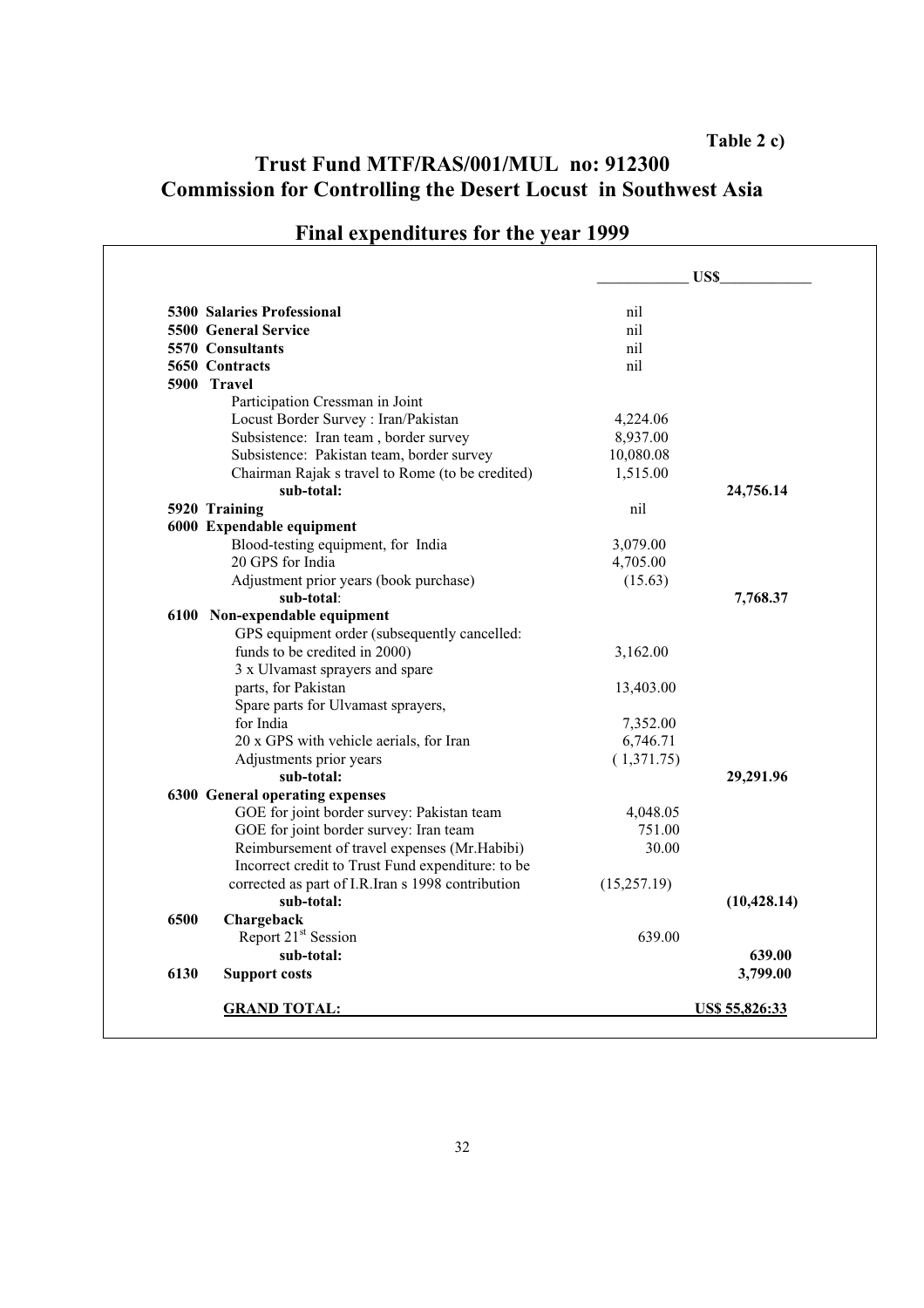## **Trust Fund MTF/RAS/001/MUL no: 912300 Commission for Controlling the Desert Locust in Southwest Asia Commitments and expenditure for the year 2000, as at 31 July.**

|                                                                                                        | commit.      |         | expend. |
|--------------------------------------------------------------------------------------------------------|--------------|---------|---------|
| 5650 Contracts                                                                                         |              |         |         |
| - With University of Greenwich, UK, to cover cost                                                      |              |         |         |
| of participant from India (Shukla) in NRI/EMPRES                                                       |              |         |         |
| training course on DL control in Oman.                                                                 | 8,000        |         |         |
| - With National Resources Institute, UK, DL                                                            |              |         |         |
| control specialist (Dobson) for training course, Pakistan.                                             | 8,000        |         |         |
| - With RSB Int., printing of Report on Joint DL                                                        |              |         |         |
| Border Survey in Iran/ Pakistan in 1999.                                                               |              |         | 447     |
| sub-total:                                                                                             |              | 16,447  |         |
| 5900 Travel                                                                                            |              |         |         |
| Participant from India (Sudhakhar) in<br>Locustox/EMPRES Seminar in Cairo                              |              |         | 1,954   |
|                                                                                                        |              |         |         |
| Participant from Pakistan (Mohsin) in<br>Locustox/EMPRES Seminar in Cairo                              |              |         |         |
|                                                                                                        | 1,811        |         |         |
| Dobson to SWAC training course in Pakistan                                                             |              |         | 1,972   |
| Cressman to SWAC Training course in Pakistan<br>Delegate from India (Ragunathan) 22 <sup>nd</sup> SWAC | 890<br>1,677 |         | 1,530   |
| Delegate from Afghanistan (Habibi) 22 <sup>nd</sup> SWAC                                               | 1,731        |         |         |
| Subsistence: Pakistan team, border survey                                                              | 9,100        |         |         |
| Subsistence: Iran team, border survey                                                                  |              |         | 8,301   |
| sub-total:                                                                                             |              | 28,966  |         |
| 6000 Expendable equipment                                                                              |              |         |         |
| Preparation of transparencies for Joint Border Survey                                                  |              |         |         |
| Report                                                                                                 | 79           |         |         |
| sub-total:                                                                                             |              | 79      |         |
| 6100 Non-expendable equipment                                                                          |              |         |         |
| 17 x compasses for SWAC Training Course in Pakistan                                                    |              |         | 179     |
| 4WD vehicle for DL activities, India (from 5 years saved                                               |              |         |         |
| border survey funds)                                                                                   | 22,995       |         |         |
| Computer hardware and software for                                                                     |              |         |         |
| internet/email connection, India                                                                       | 7,000        |         |         |
| sub-total:                                                                                             |              | 30,174  |         |
| <b>6300 General Operating Expenses</b>                                                                 |              |         |         |
| GOE for joint India/Pakistan border survey 1999 & 2000,                                                |              |         |         |
| for Pakistan team                                                                                      | 9,864        |         | 136     |
| GOE for SWAC Training Course, Pakistan                                                                 | 1,000        |         |         |
| GOE for joint border survey, Pakistan team                                                             | 4,000        |         |         |
| GOE for joint border survey, Iran team                                                                 | 1,554        |         | 2,446   |
| GOE for joint border survey, Iran team b/f from 1999                                                   |              |         | 2,000   |
| GOE for 22 <sup>nd</sup> Commission meeting                                                            | 6,000        |         |         |
| Large scale maps for SWAC Training Course                                                              | 36           |         |         |
| sub-total:                                                                                             |              | 27,036  |         |
| <b>General Overhead expenses</b>                                                                       |              |         |         |
| Pouch services                                                                                         |              |         | 86      |
| sub-total                                                                                              |              | 86      |         |
| <b>Totals:</b>                                                                                         | 83,737       |         | 19,051  |
| <b>GRAND TOTAL:</b>                                                                                    |              | 102,788 |         |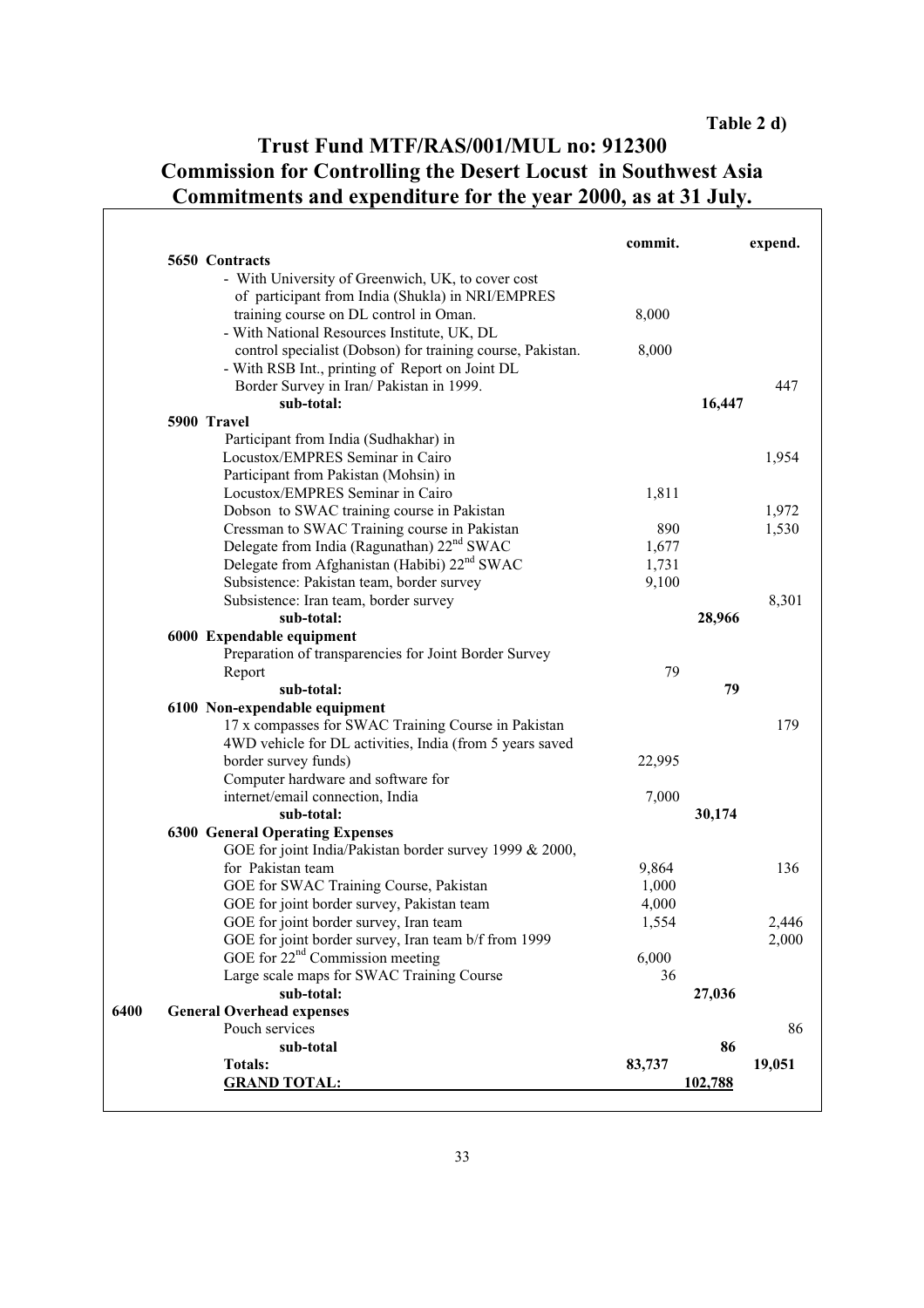#### **Table 3 a)**

#### **TRUST FUND No. 9123.00 - MTF/RAS/001/MUL -**

#### **INTER-REGIONAL - COMMISSISION FOR THE CONTROL OF DESERT LOCUST IN THE EASTERN REGION**

#### Status of Contribution as at 31 December 1998 (final) (expressed in US\$)

| Member             |               | Outstanding | Contribution | Received up to | Outstanding |
|--------------------|---------------|-------------|--------------|----------------|-------------|
| Government         |               | 31/12/97    | due for 1998 | 31/10/98       | 31/10/98    |
| <b>AFGHANISTAN</b> |               | 11,000.00   | 2,750.00     | 0.00           | 13,750.00   |
| <b>INDIA</b> *     |               | 20,288.92   | 27,000.00    | 20,250.00      | *27,038.92  |
| <b>I.R.IRAN</b>    |               | 309,928.91  | 25,000.00    | 0.00           | 334,928.91  |
| <b>PAKISTAN</b>    |               | 55,304.51   | 16,700.00    | 10,380.78      | 61,623.73   |
|                    | <b>TOTALS</b> | 396,522.34  | 71,450.00    | 30,630.78      | 437,341.56  |

\* 25% paid in local ccy through FAO Representation Imprest/Acc.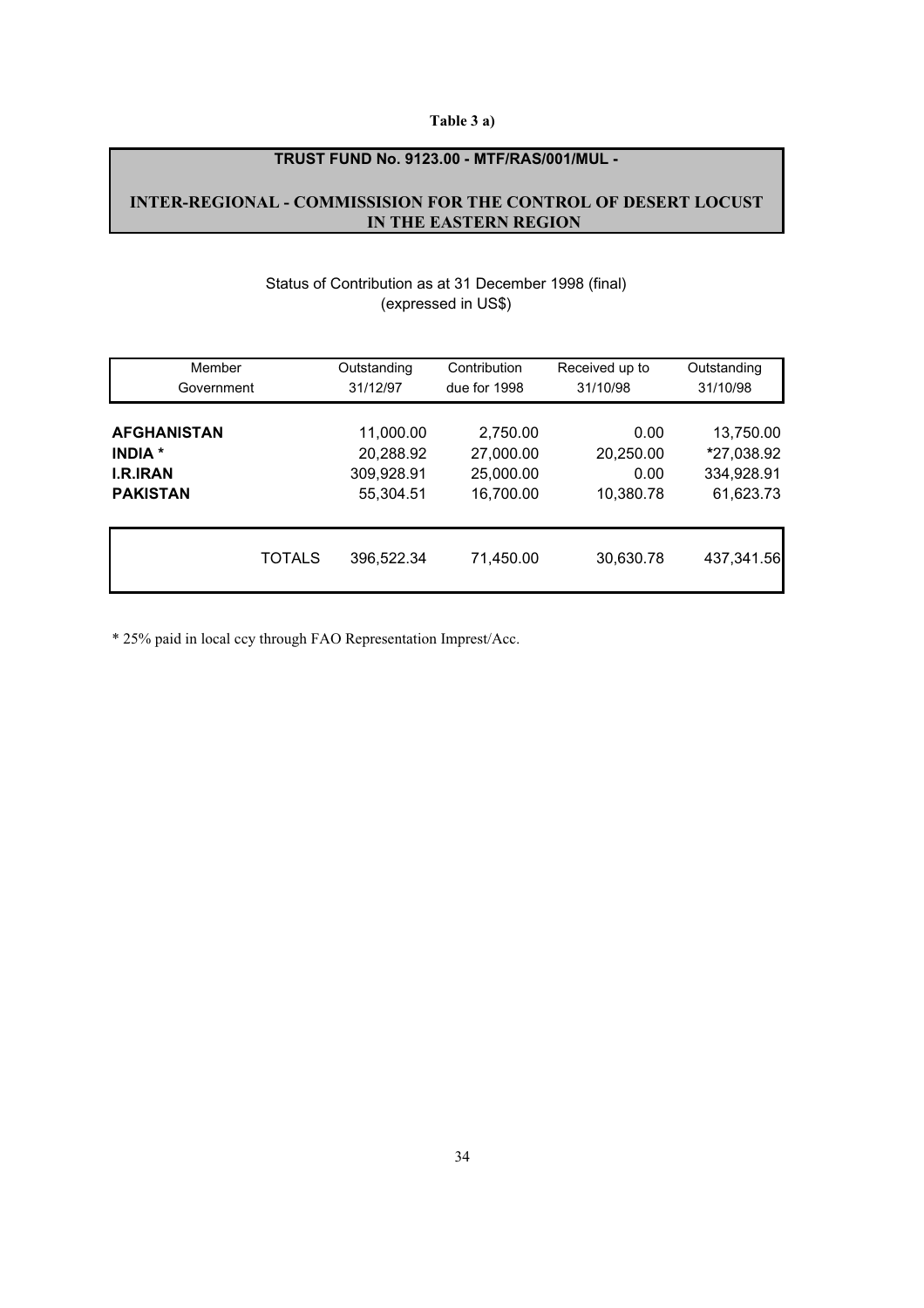### **TRUST FUND No. 912300 - MTF/RAS/001/MUL - Inter-Regional Commission for the Control of Desert Locust in the East Region**

#### **Oracle Account : TF - AGPD - TFAA97AP89135**

#### Status of Contribution as at 31 December 1999 (expressed in US\$)

| Member             |               | Outstanding | Contribution<br>due | Received up<br>to | Outstanding |
|--------------------|---------------|-------------|---------------------|-------------------|-------------|
| Governments        |               | 31/12/1998  | for 1999            | 31/12/1999        | 31/12/199   |
| <b>AFGHANISTAN</b> |               | 13,750.00   | 2,750.00            | 0.00              | 16,500.0    |
| <b>INDIA</b> *     |               | 27,038.92   | 27,000.00           | 27,130.19         | 26,908.7    |
| <b>I.R. IRAN</b>   |               | 334,928.91  | 25,000.00           | 25,000.00         | 334,928.9   |
| <b>PAKISTAN</b>    |               | 61,623.73   | 16,700.00           | 28,050.00         | 50,273.7    |
|                    |               |             |                     |                   |             |
|                    | <b>TOTALS</b> | 437,341.56  | 71,450.00           | 80,180.19         | 428,611.3   |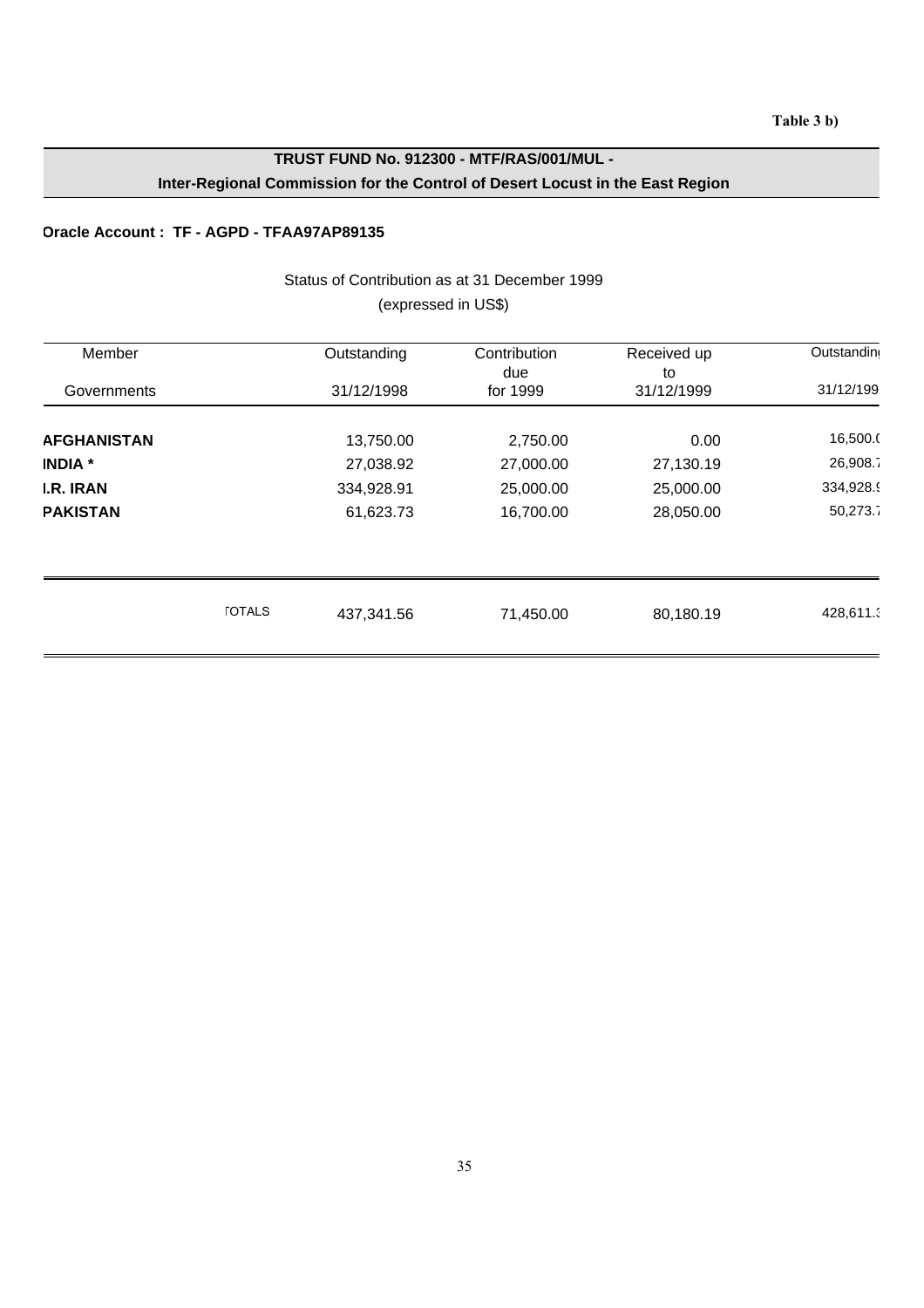### **TRUST FUND No. 912300 - MTF/RAS/001/MUL - Inter-Regional Commission for the Control of Desert Locust in the East Region**

**acle Account : TF - AGPD - AA97AP89135**

### Status of Contribution as at 31 July 2000 (expressed in US\$)

| Member<br>Governments |               | Outstanding<br>31/12/99 | Contribution due<br>for 2000/2001 | Received up to<br>31/07/2000 | Outstanding<br>31/07/2000 |  |  |
|-----------------------|---------------|-------------------------|-----------------------------------|------------------------------|---------------------------|--|--|
| <b>GHANISTAN</b>      |               | 16,500.00               | 2,750.00                          | 0.00                         | 19,250.0                  |  |  |
| $JIA$ *               |               | 26,908.73               | 27,000.00                         | 0.00                         | 53,908.7                  |  |  |
| . IRAN                |               | 334,928.91              | 25,000.00                         | 15,257.19**                  | 344,671.7                 |  |  |
| <b>KISTAN</b>         |               | 50,273.73               | 16,700.00                         | 0.00                         | 66,973.7                  |  |  |
|                       | <b>TOTALS</b> | 428,611.37              | 71,450.00                         | 15,257.19                    | 484,804.1                 |  |  |

25% paid in local currency through Imprest account

aid in local currency as part of the 1998 contribution